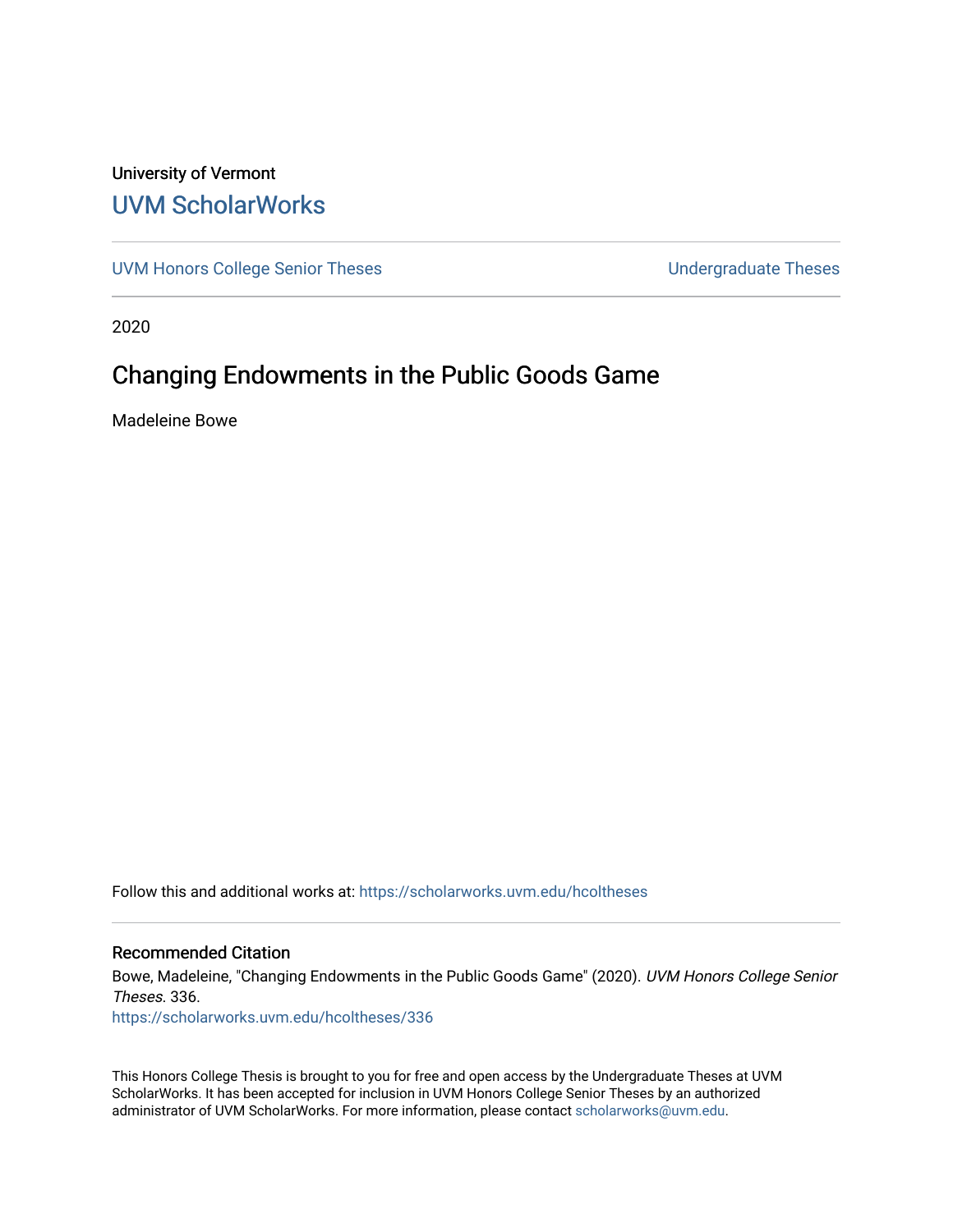Changing Endowments in the Public Goods Game

Madeleine Bowe

Economics

University of Vermont

April, 2020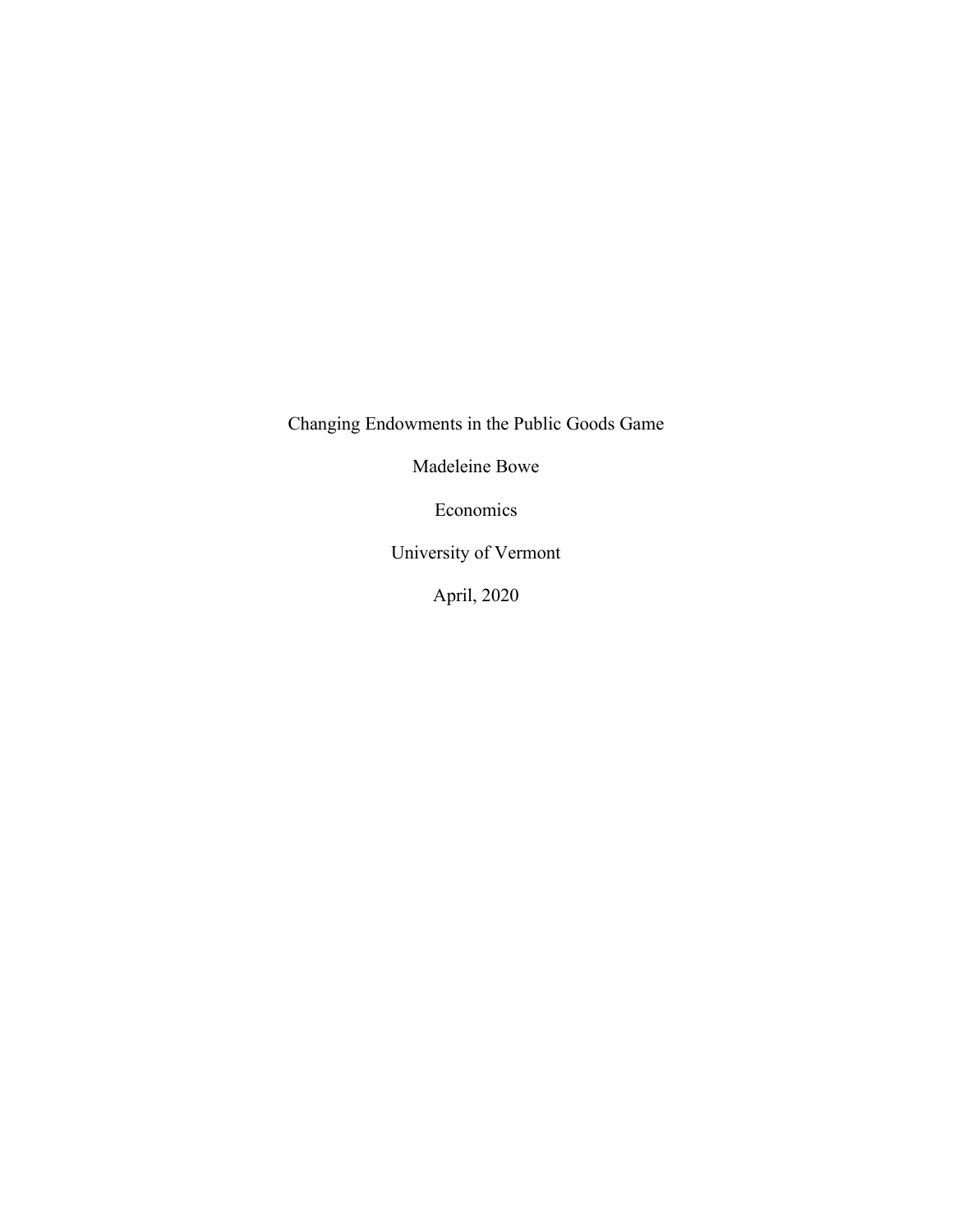#### **Abstract:**

The public goods game examines how people make decisions about contributing money for group welfare. In the experiment, participants receive a number of tokens with a monetary value and choose how many to contribute to a public fund. The public fund tokens are increased in value and are divided equally amongst group members, and each participant individually receives the value of their own tokens that are not contributed. Therefore, participants have an incentive not to contribute to the public fund, even while they wish that other group members contribute generously.

This public goods experiment studied how changing endowments, between a low and high number of tokens, affected individual contributions levels. Each group member received an endowment of 10 tokens in one game and an endowment of 50 tokens in the other game. It was hypothesized that there would be a difference in the proportion of the endowment contributed to the public fund between the high and low endowment level, with the low endowment of 10 tokens resulting in a higher proportional contribution rate than the high endowment of 50 tokens. It was found that there was a statistically significant difference in contribution rate by endowment level, with the 10 token endowment yielding higher proportional contribution rates. This experiment is significant because it examines how people's propensity to give changes with changing asset levels.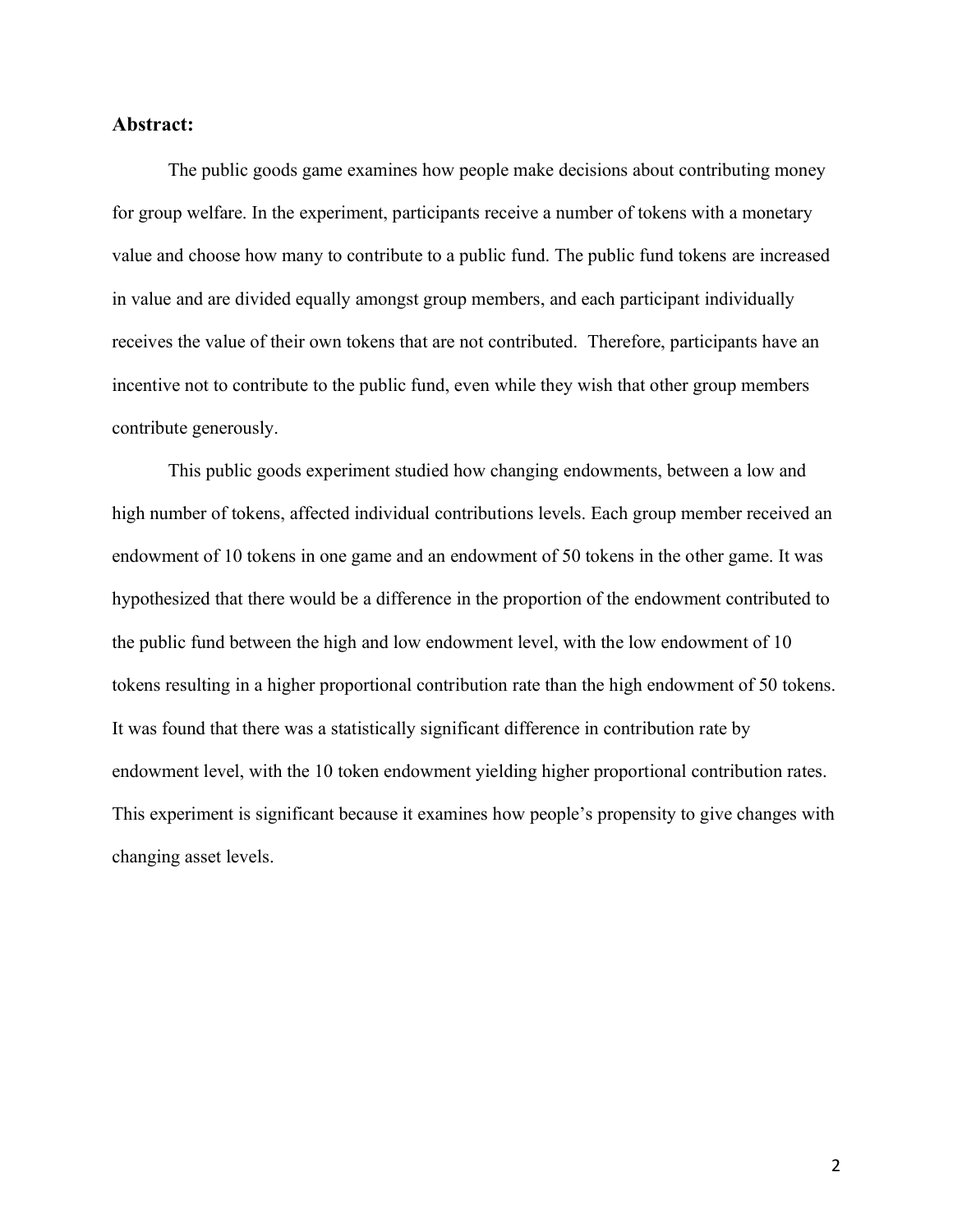#### 1 **Introduction**

This study investigates how people's propensity to give is affected by asset levels by varying the endowment levels in a public goods game. The public goods game is an experiment designed to mimic the decisions that people must make regarding contributions to public welfare at personal expense. A public good is a good that benefits everyone but is both non-excludable, meaning that even if people do not contribute to the cost of providing the good, they can still reap the benefits it provides, and non-rival, meaning that one person's use of the good does not take it away from anyone else. An example of a public good is a public park. There is a cost to maintain the park but once this cost is covered, anyone is able to enjoy the park regardless of how much or how little they personally paid to maintain it. One additional person being in the park does not diminish any other person's enjoyment of the park, making it non-rival.

Traditional economic theory of a maximizing rational non-altruistic individual would suggest that these goods would be underfunded because people would be unmotivated to contribute to the public good when they could still benefit from the goods without paying. People only have a certain amount of money that could be contributed, which is considered their endowment. The group would benefit the most from having everyone contribute to the public good. However, since public goods are non-excludable, each individual would be best off if they personally did not contribute but everyone else did. In this case, they would still have access to the public good but would not have paid for it. This is known as free-riding, when the individual relies on their group members to contribute without reciprocating themselves. Therefore, each player has an incentive to keep their entire endowment, so individual interests conflict with the group interest (Ledyard 112, 1995). The public goods experiment was designed to test this theory and to explore the factors that affect contributions.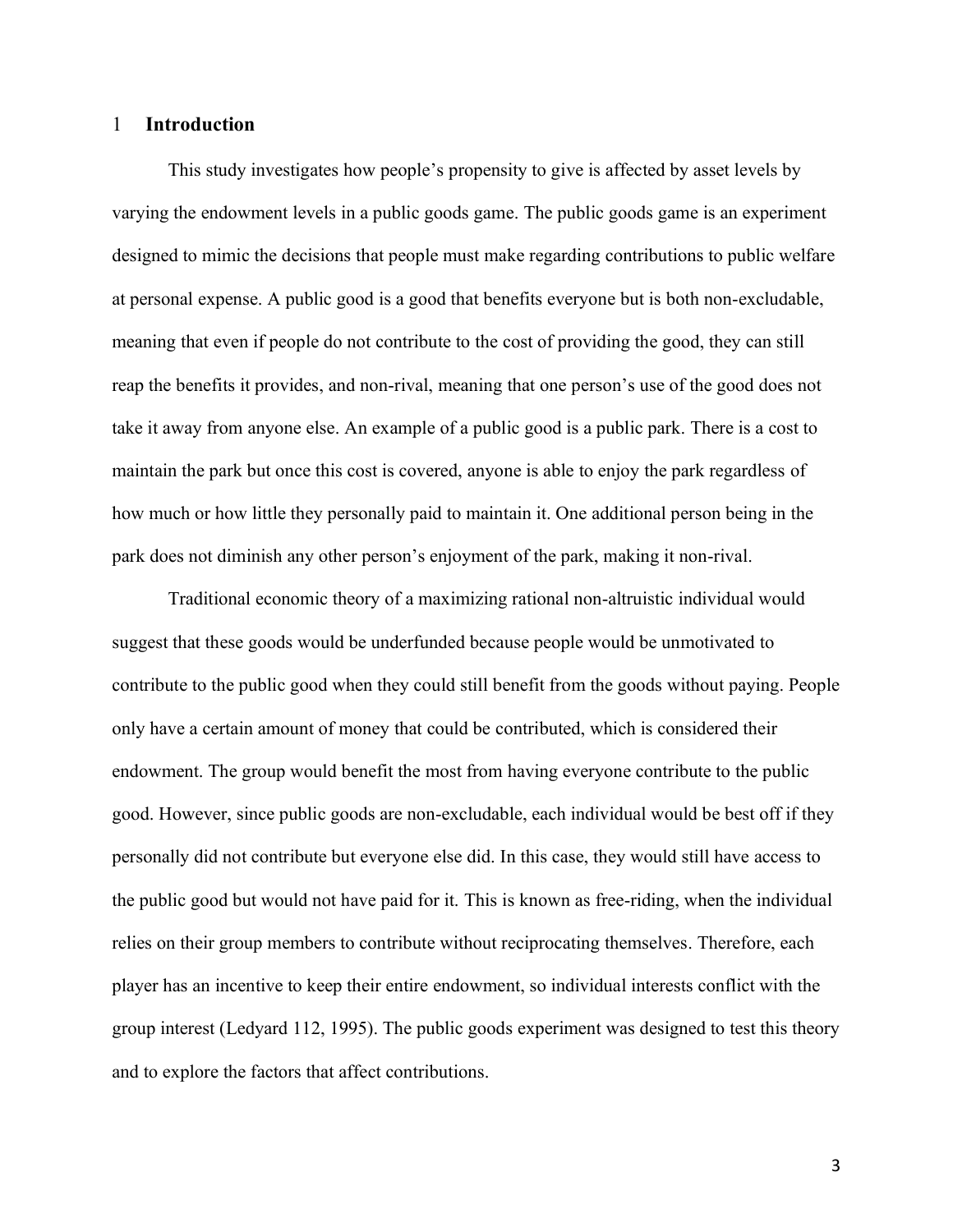The public goods game is set up with small groups of participants who are each given a designated number of tokens. These tokens hold a small monetary value. Each round, participants anonymously choose a number of tokens to contribute to a public fund. All tokens in this public fund are multiplied by a predetermined number and then equally distributed amongst participants. Any tokens that are not contributed to the public fund are kept in the private fund for that individual player. Those private tokens retain their original value but are not shared with other group members. Therefore, each participant earns a total of what he or she retains in the private fund in addition to his or her share from the public fund.

For example, consider a game in which groups of 5 participants each receive 50 tokens, which make up their endowment. The tokens are valued at \$0.10 in the private fund and are worth \$0.25 in the public fund, meaning that each participant would receive \$0.05 for each token contributed to the public fund. If a participant chooses to contribute 20 tokens to the public fund, she would keep 30 tokens in her private fund. If the other four group members contributed nothing to the public fund, the total public fund would be worth 20 tokens, valued at \$5. Each participant would receive \$1 as their share of the public fund. The participant who had 30 tokens remaining in her private fund would get \$3 from her private fund. This means her total earnings for that round would be \$4. Each of the other group members would have \$5 from their private funds, and they would receive \$1 from the public fund, for total earnings of \$6 each. The next round, the participants would all receive the same number of tokens and make the decision regarding how many tokens to contribute to the public fund again.

The theory of the maximizing rational non-altruistic individual predicts that no participants would contribute anything to the public fund, since each token kept in the private fund gives that participant a higher payoff than a token that he or she contributes to the public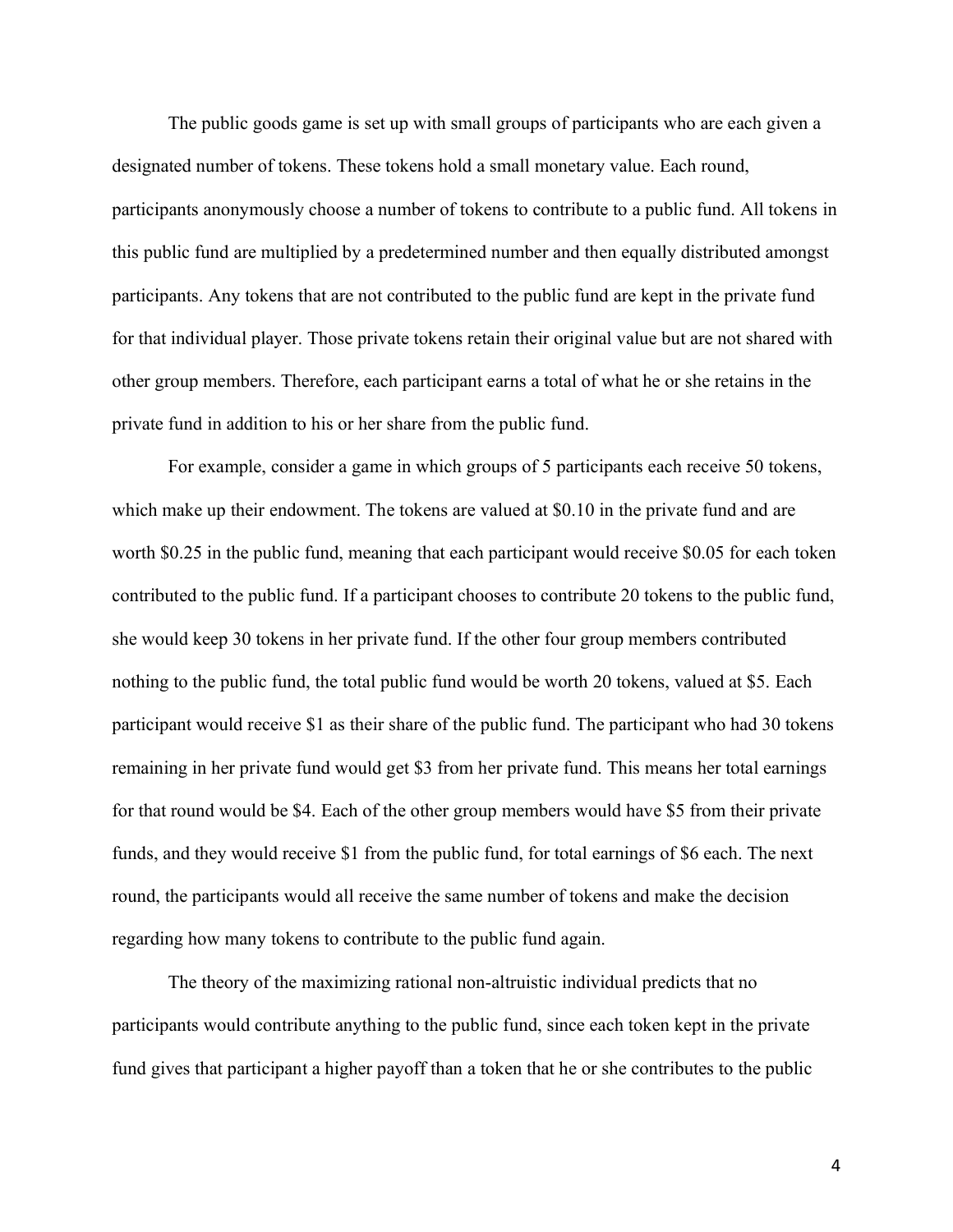fund. Therefore, if all participants are evaluating how many tokens to contribute on a solely rational basis, the public fund should always have zero tokens. Several rounds are played with the same conditions, including the same group members, in order to test how participants act over time and with experience.

Despite the theoretical prediction that participants would not contribute to the public fund, historically experiments have found that initially, the majority of participants do contribute. At the beginning of the game, participants typically contribute a portion of their tokens, with the expectation that others will do the same. However, with repeat trials, this contribution rate tends to decline, which suggests that participants learn that they can earn a higher payoff when they keep all their tokens in their private fund and let other group members pay into the public fund. As some participants contribute less, the overall contributions quickly decline because those who are left contributing decide that they do not want to be the only ones paying in to the public fund. This change suggests that once a sense of cooperation is broken, or if a sense of cooperation is never established, and it is clear that not all participants will contribute to the public fund in order to generate group returns, the participants who were still contributing decide that they would rather just keep their tokens. This creates a trend towards the predicted result (no contributions to the public fund) despite the benefit to all of those contributions.

This public goods experiment examined how changing the endowment level affected the proportion of the endowment that was contributed to the public fund. Participants played two games. In one game they received a low endowment of 10 tokens and in the other game they received a high endowment of 50 tokens. The average contribution rates across twelve rounds of the game were compared to determine if there was a statistically significant difference in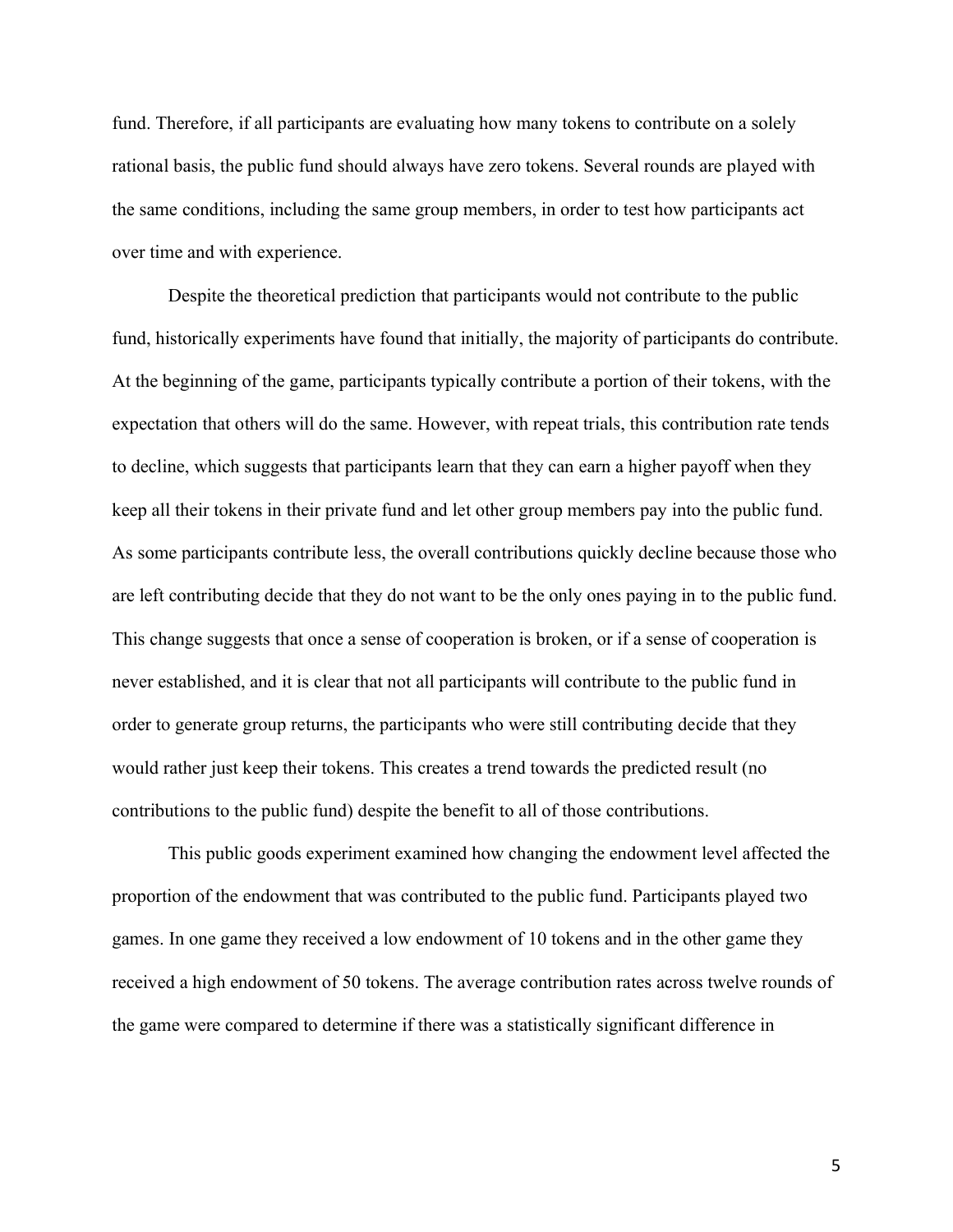contribution rates between the endowment levels. It is hypothesized that there will be a difference in contribution rates by endowment level.

#### 2 **Literature Review**

The public goods game has been studied in many different forms. Despite the theoretical expectations, the literature on public goods experiments reveals that in early stages of the game, participants provide somewhere between 30 and 70 percent of their endowments (Ledyard, 1995, p. 170). One early study examining public goods looked at conditions that motivated free riding, or individuals not contributing to the public good while still reaping the benefits of other group members participating. The experiment found that under a wide variety of conditions, free riding was lower than expected, with participants contributing approximately 50 percent of their tokens (Marwell and Ames, 1980). Because of its stark contrast with the theorized outcome, this experiment helped to lay the groundwork for future studies in public goods. Since then, there have been many versions of this game used to test how different circumstances affect contribution decisions. While there is a substantial range in these variations, this review will focus on the study of inequality and changes to participants' initial endowments.

Inequality can have a profound effect on the perceived fairness of the game. If participants are aware that they have more money than their group members, it can change how they make their decisions regarding contributions. A clear example of this result was found by Buckley and Croson (2006) in an examination of differing endowment levels. In this experiment, half of the group members received 25 tokens at the beginning of each round while the other half received 50 tokens. All participants contributed roughly the same number of tokens to the public fund in absolute terms. This means that the high income participants contributed a much lower percentage of their endowment (Buckley and Croson, 2006). Since the endowment distribution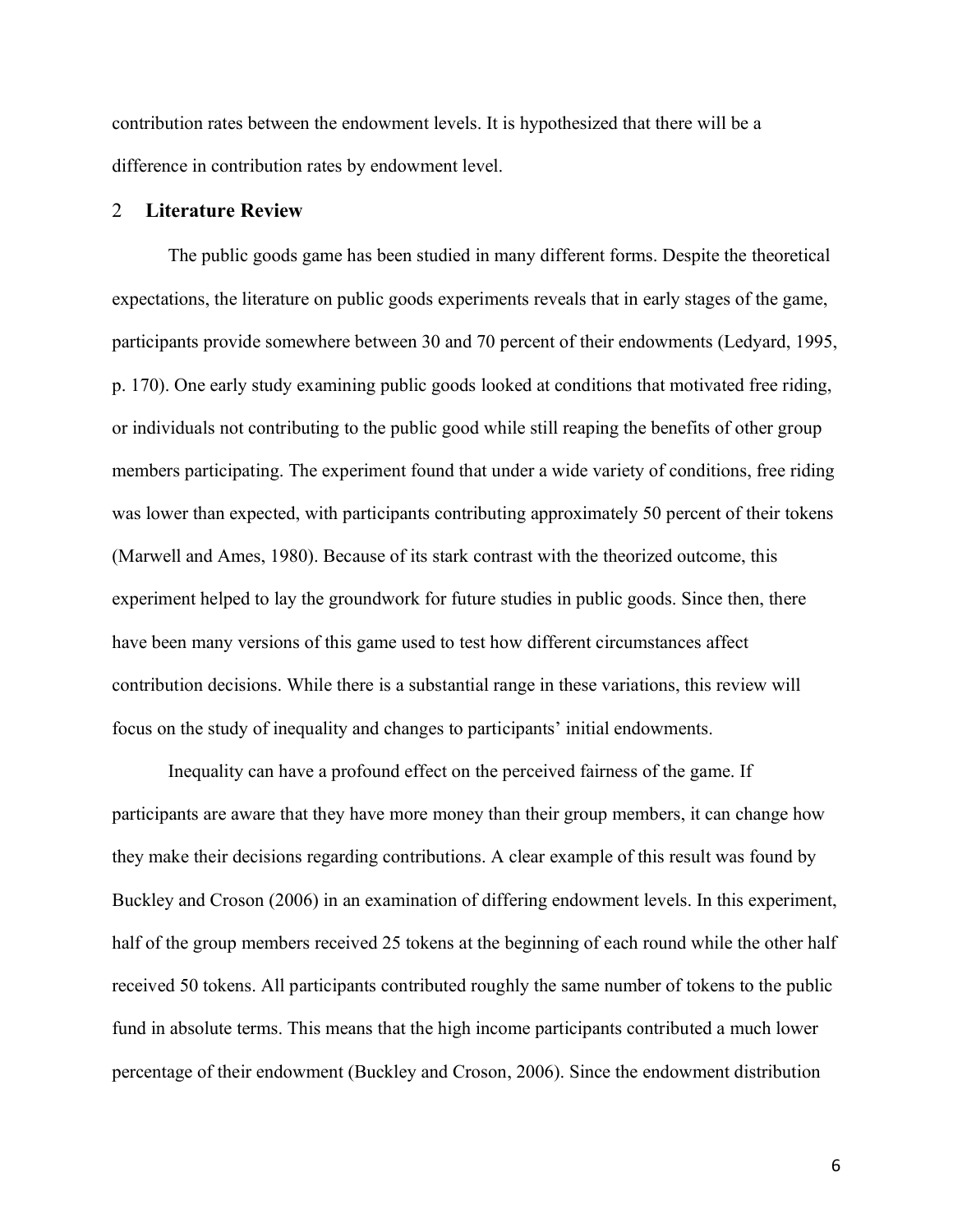was explained to all participants before the game began, the high income participants knew that they had more control over how many tokens were in the public fund. However, this clearly did not translate into a greater sense of responsibility to proportionally increase the total amount in the public fund. If these individual contributions are not private, however, then even lower total contributions are observed. In conditions of equality (all participants initially receive the same number of tokens), slight inequality (all participants receive different endowments but have a small range of possible endowments), and high inequality (participants have a wide range of possible endowments), participants in both conditions of unequal endowments all contributed less when it was known how much the high income participants contributed compared to the low income participants (Anderson et al., 2008). This suggests that low income participants behave differently when they are aware that they would be contributing a higher percentage of their endowment than the high income participants. Creating this impression of unfairness could be what prompts overall lower contributions to the public fund. On the other hand, the low contribution rates may be dependent on the degree of inequality. Another study with three conditions of endowments-- equal, slightly unequal, and strongly unequal-- found that only the strongly unequal endowment group had differing percentages of contributions (Keser et al., 2013). There are some differences found between the groups in which the endowment level is only slightly different, so the effect of different endowment levels is still unclear.

Additionally, inequality can enhance or negate the effects of other factors on participants' decisions. For example, it was found that working on a task with group members before playing the game creates a sense of group identity and promotes higher contributions to the public fund. However, if the endowment level of participants differed, meaning that some participants had a higher number of tokens than others, the effect of group identity disappeared. In the unequal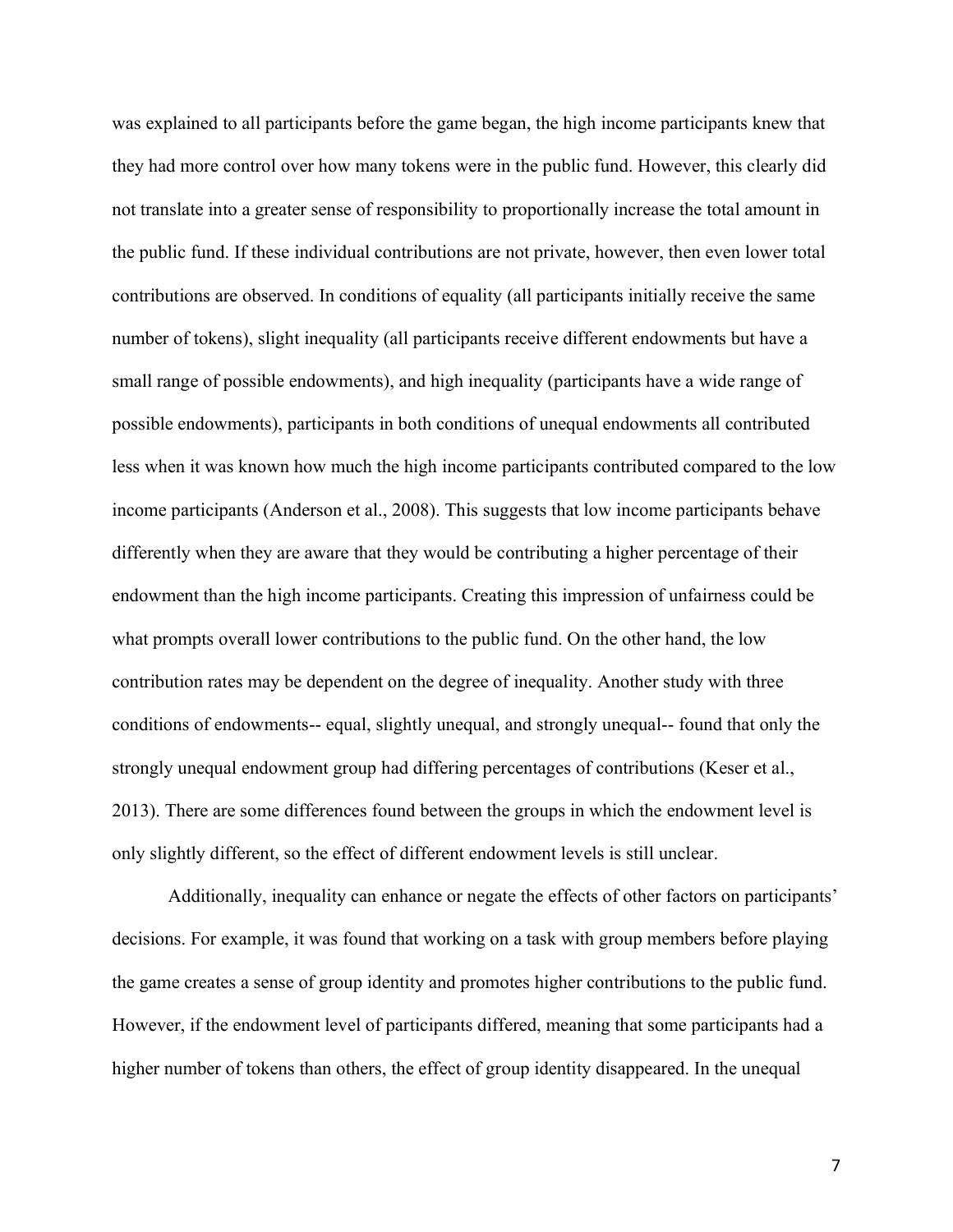endowment groups, participants that received a higher initial endowment contributed a lower percentage of their tokens despite the impact of group identity (Charness et al., 2014). The high endowment participants were less impacted by other factors guiding their decisions.

These effects are not only seen in the public goods game. It is worth considering the impact of a change in endowment in similar games. Two games that involve similar decisions about monetary contributions are the ultimatum game and the dictator game. The ultimatum game consists of two players: a proposer and a responder. The proposer is given an amount of money and must propose a split to the responder. The responder is then able to accept the money offered to him or her or to reject it. If the responder rejects the proposed split, then neither player receives any money. In the dictator game, one player, the dictator, is able to choose how a given amount of money is split. The other player simply receives the amount allocated by the dictator, with no ability to reject the money and thereby punish the dictator. A meta-analysis of 31 studies of the ultimatum and dictator games compared the relative difference between high and low stakes in these games. The high stakes games involve a higher amount of money, which could lead to more pressure in making the correct or optimal decision. It was found that the amount of money played with didn't affect the offers made in the ultimatum game. However, as the amount increased in the dictator game, the dictator gave continuously lower amounts (Larney et al., 2019). This could be due to the chance of getting nothing in the ultimatum game, whereas there is no such risk in the dictator game.

While the literature on the public goods game has a great deal detailing the effect of differing endowments between group members, little has been said about changing endowment levels. Because experimental results have differed from economic theory in many public goods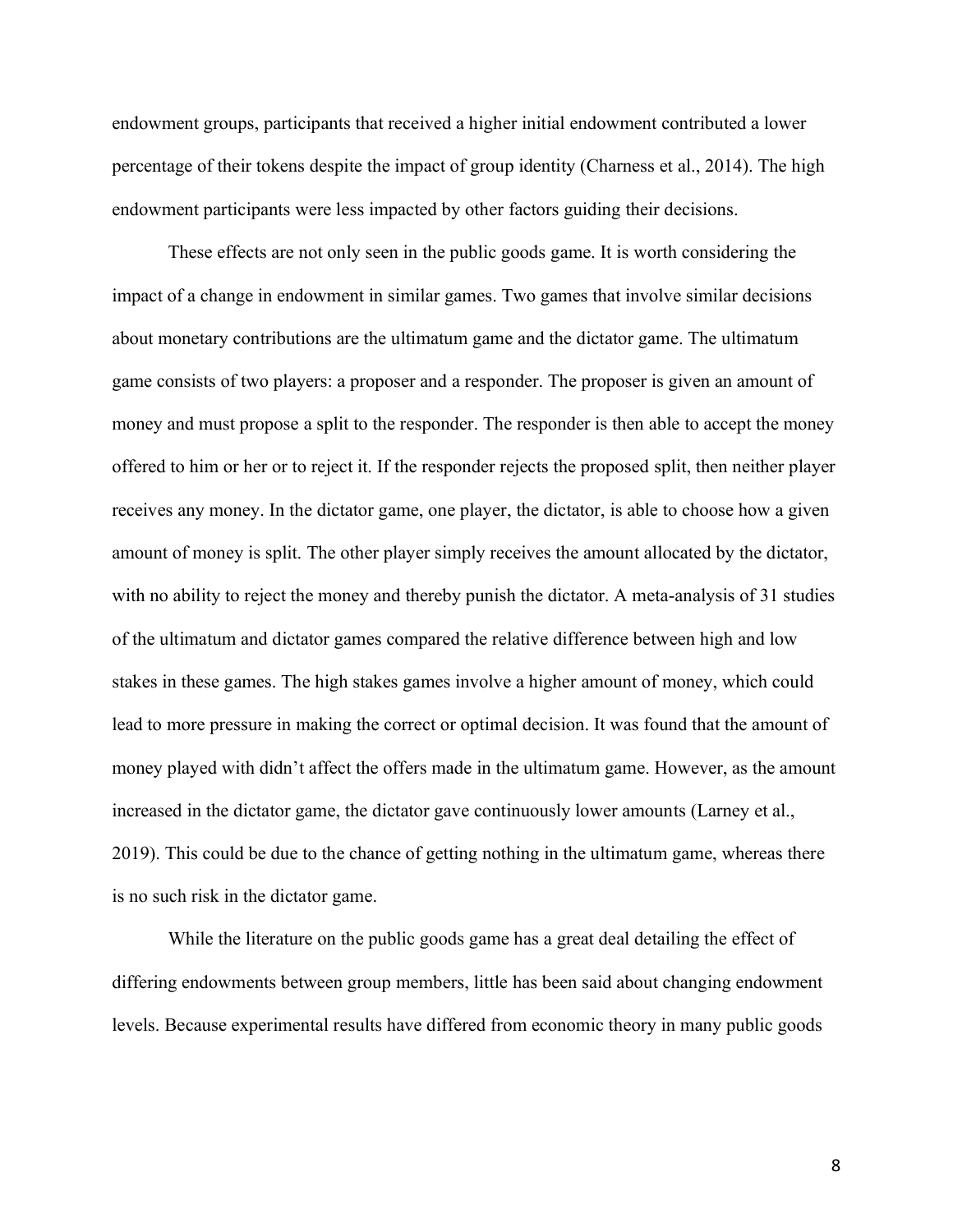experiments, it is important to test how changes in income compare to theorized outcomes (Ledyard, 1995, p. 113).

Furthermore, public goods often need to be privately funded through charitable giving when government funding is insufficient. In order to get these goods funded, it is important to understand the conditions that influence peoples' likelihood of supporting charities and public goods when they could easily free ride. Andreoni and Payne (2013) provide a valuable overview of the many factors that affect charitable giving. One factor that has been emphasized in charitable giving research but needs to be examined for public goods is income level. While the likelihood of giving to charities has been found to increase as income increases, available data suggest that poorer households that do donate money give at a higher percentage of their income than any other income bracket (List, 2011). The following experiment will extend the behavioral economics literature on contributions to public goods by endowment level by examining if people's propensity to give stays constant as a percentage of income or stays at relatively similar levels of absolute donations. This is significant because it could help elaborate on how changes in income impact communities' ability to fund public goods.

Based on the existing research, there does seem to be a difference between unequal endowments within a group. Therefore, it would be expected that there will also be a difference between high and low endowments when all group members have the same endowment. The finding that people with lower incomes donate a higher percentage of their income suggests that subjects will contribute a higher proportion of their endowment when they have a low endowment compared to when they receive a high endowment. It is therefore expected that there will be a significant difference in contribution rates to the public fund based on endowment level,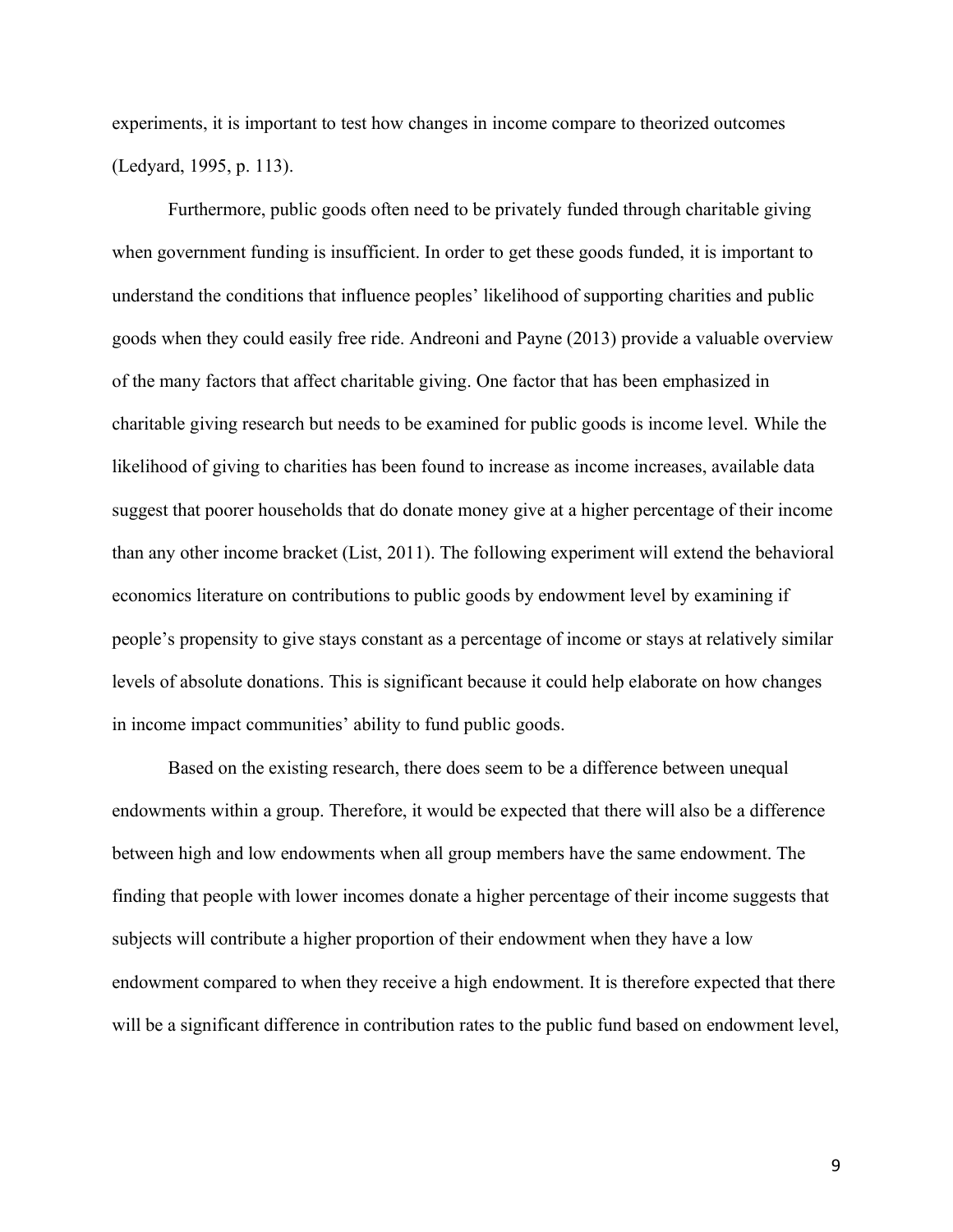with the low 10 token endowment yielding higher contribution rates than the high 50 token endowment.

#### 3 **Method**

This experiment consisted of six sessions with a total of 39 undergraduate student participants. Each group playing the games was made up of five subjects. The same five subjects remained in a group for both games. Subjects played two games, which each consisted of twelve rounds. In one game, the subjects had an endowment of 10 tokens. In the other game, subjects received an endowment of 50 tokens. The order in which the two games were played varied randomly by experimental session. Twenty subjects played a game with 10 tokens followed by a game with 50 tokens. Nineteen subjects played a game with 50 tokens followed by a game with 10 tokens. In this experiment, tokens were valued at \$0.06 each in the private fund. In the public fund, the value of each token was increased to \$0.15 before being divided equally amongst group members. This means that the value of a public fund token to each individual group member was \$0.03.

Before the first game began, subjects received an information sheet establishing their consent for the experiment (see Appendices, Research Information Sheet). They next received a set of instructions about the game procedure (see Appendices, Instructions for Public Goods Experiment). These instructions were read aloud and subjects were able to ask questions at any point (see Appendices, Public Goods Experiment Instructor Script). The instructions explained the game format, describing how the endowment level would differ between the two games, the decision that the participants would make for each round about how many tokens to contribute to the public fund, and how the tokens would be valued in both the private and the public fund. An example round was shown with five players all contributing different amounts. Each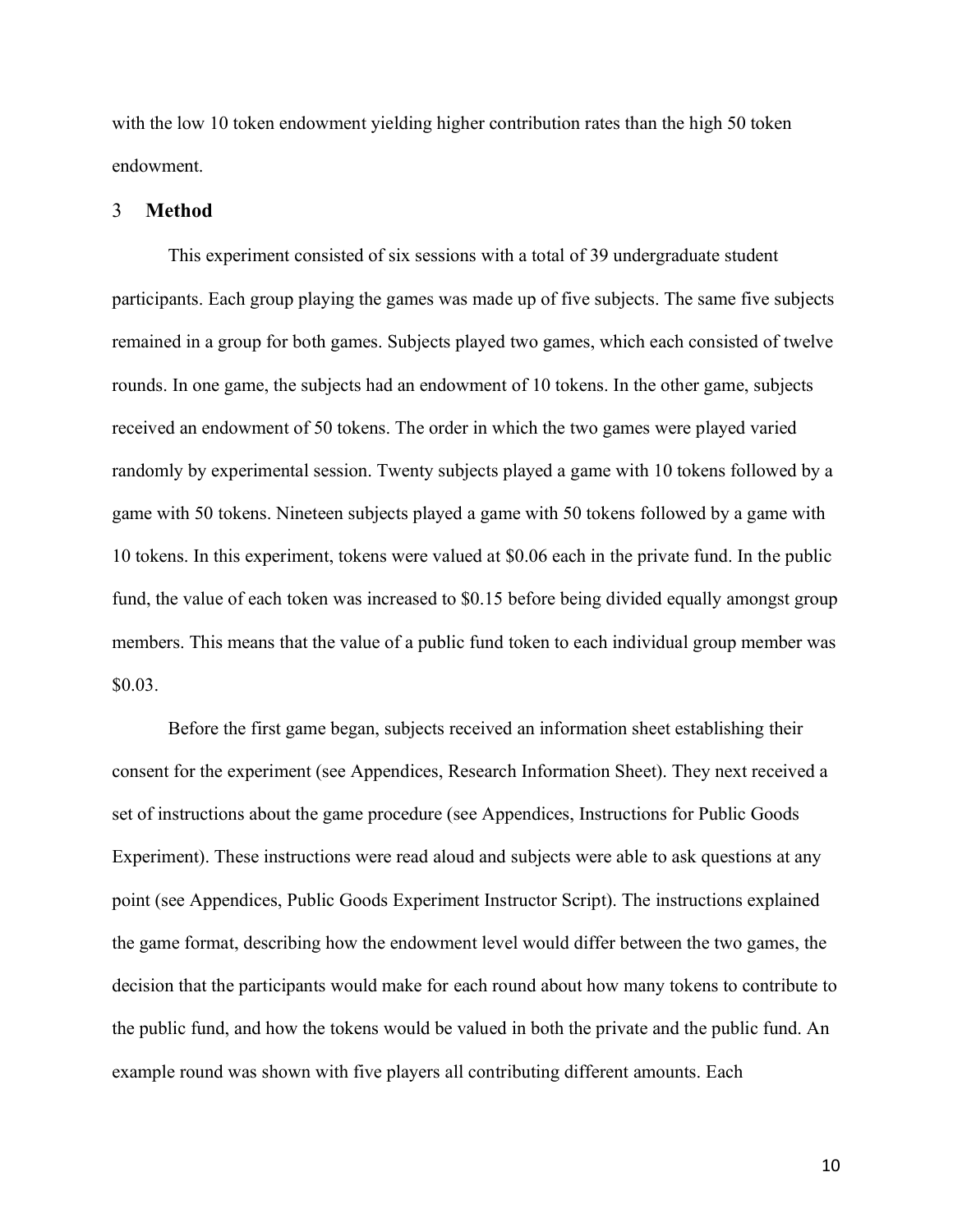participant's earnings from the example round were included in the table. Participants were told that their contribution decisions would not be observed by their group members, and that after each round they would be able to see their own decision as well as the total number of tokens contributed to the public fund by the entire group and their individual earnings for the round. They also knew that the game would be played online and that they would not be allowed to discuss the results from any round until the experiment was complete. Finally, they were told that the number of tokens they contributed would only affect that one round, meaning that they would restart each round with the same number of tokens. Their endowment did not change due to their decision in the previous rounds.

The instructions also informed participants about how they would be paid. Each subject was paid \$5 for participating in the experiment. Additionally, participants were paid for one randomly selected round from each game. The purpose of taking one round from each game was to guarantee that participants were paid for one round in which they had an endowment of 10 tokens and one round in which their endowment was 50 tokens. Participants knew that the two paid rounds would be randomly selected at the end of the experiment by rolling a 12-sided die. This was an integral part of the experiment: if participants knew in advance which rounds they would be paid for, there would be no way to ascertain their motivation in the other rounds. Since the participants did not know in advance which rounds they would be paid for, it can be assumed that participants were not choosing how many tokens to contribute to the public fund at random. This is a standard practice in the public goods game experiment (Ledyard, 1995).

After all of this information was explained, participants had to fill out the highlighted boxes in the table at the end of the instructions. This quiz question was created to verify subjects' understanding of the game and the payoffs. Subjects were able to ask questions and use the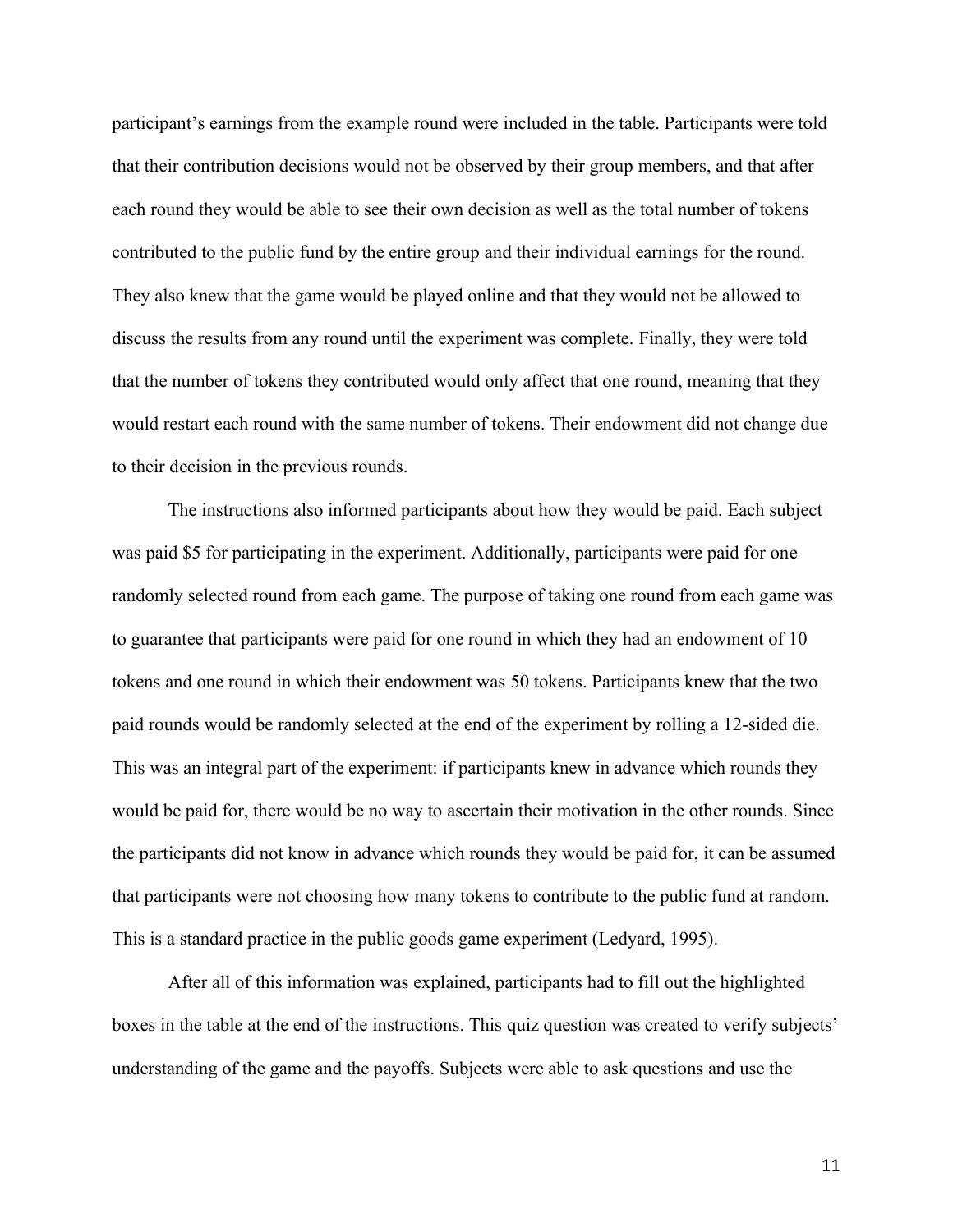example round to help them answer these questions. Before beginning the game, all participants had to correctly answer these questions.

It should be noted that one subject played the game twice, simultaneously participating in two groups at once. This was necessary because subjects did not always show up when they were scheduled to participate. Despite overbooking experimental sessions, additional participants were required during four of the six sessions to maintain groups of five. In one of these sessions, only nine participants were present. Rather than turning away four participants, one subject participated in both groups. One of the subject's data points was randomly selected and dropped, so that she would only count in the results as one participant. Therefore, despite having eight groups of five participate in the experiment, there are only 39 subjects.

Subjects were given a code to the online platform Vecon Experimental Economics Laboratory. This code allowed for all subjects to log into the same group. Subjects submitted their decisions regarding how many tokens from their endowment they wanted to invest in the public fund. These decisions were selected from a drop down menu ranging from zero to the entirety of their endowment. Subjects could choose any integer amount within their endowment range. Any tokens they did not invest were kept in their private fund for that round. After all group members submitted their decisions, each subject was able to see how many total tokens were invested in the public fund, how many tokens they individually chose to invest in the public fund, how many tokens they chose to keep in their private fund, and the dollar value of each of these contributions. This means that each subject only knew their own decision and the total number of tokens contributed by all other group members. As a result, subjects had no way of knowing how much any particular group member contributed, or if the same people were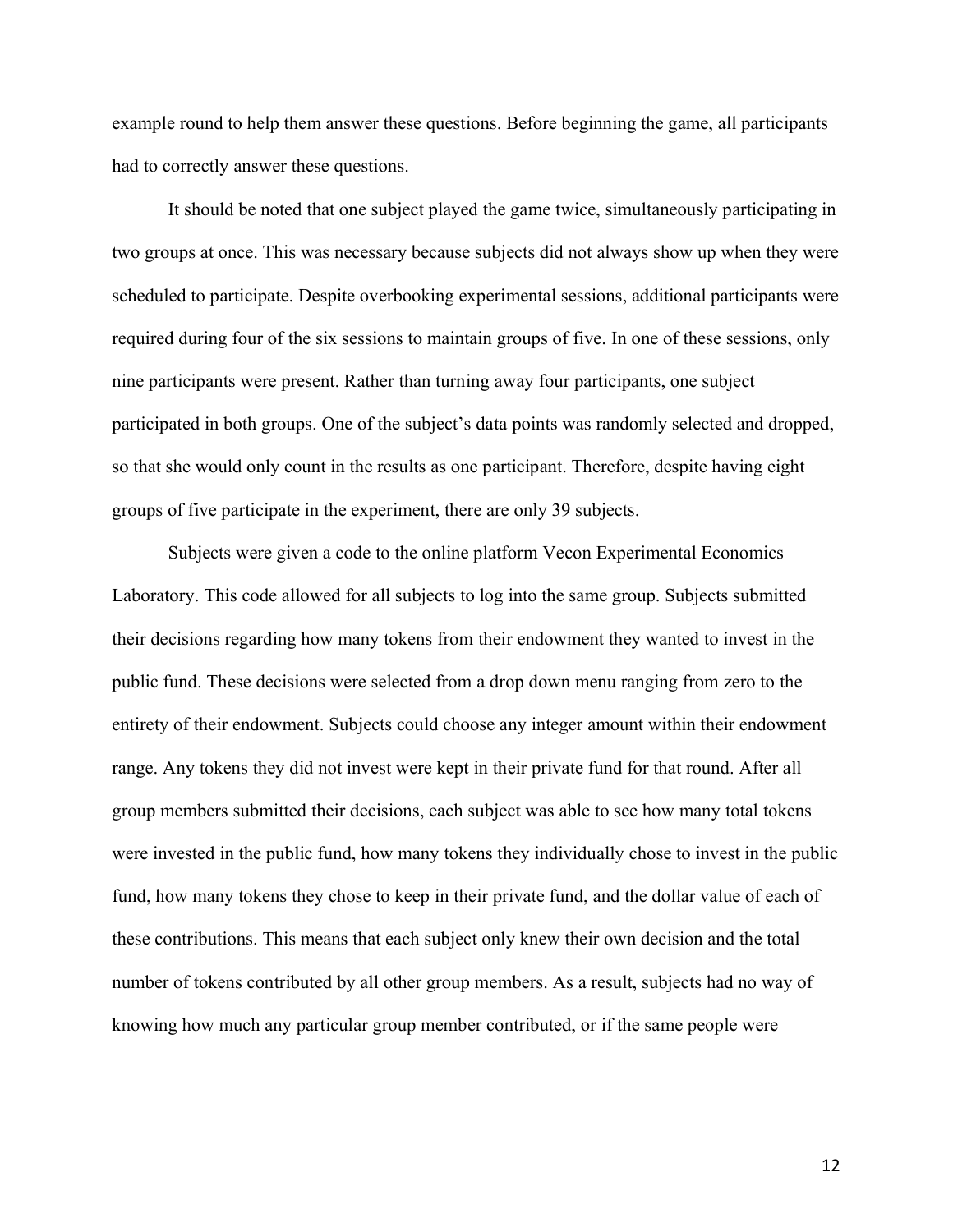contributing from round to round. Each subject's decisions were therefore anonymous from their group members.

After twelve rounds, the first game concluded and subjects were reminded that the only difference in the next twelve rounds was that their endowment level had changed. After all of the 24 rounds of the two games had been completed, the participants were thanked for their time and their payment was determined.

#### **4 Results**

#### 4.1 Contribution Rate at Different Endowment Levels

To determine if there was a difference between the proportion of the endowment contributed to the public fund when participants had an endowment of 10 tokens and when the participants had an endowment of 50 tokens, a paired t-test was conducted. A paired t-test was used because the two samples were both made up of the same population, being all participants in the study. Each participant's proportion of the endowment contributed to the public fund was compared at the two endowment levels. On average, participants contributed 35.0% of their 10 token endowment and 31.0% of their 50 token endowment (Table 1). The resulting test statistic of 1.795 corresponded to a p-value of 0.081. This is statistically significant at the 10% level. There is support for the hypothesis that there is a difference in the contribution rate between a low and high endowment level. In this experiment, the low endowment level of 10 tokens yielded a higher average contribution rate.

Graph 1 illustrates the proportion of the endowment contributed to the public fund by each participant when they had an endowment of 10 tokens compared to their contribution when they had an endowment of 50 tokens. The majority of participants contributed a higher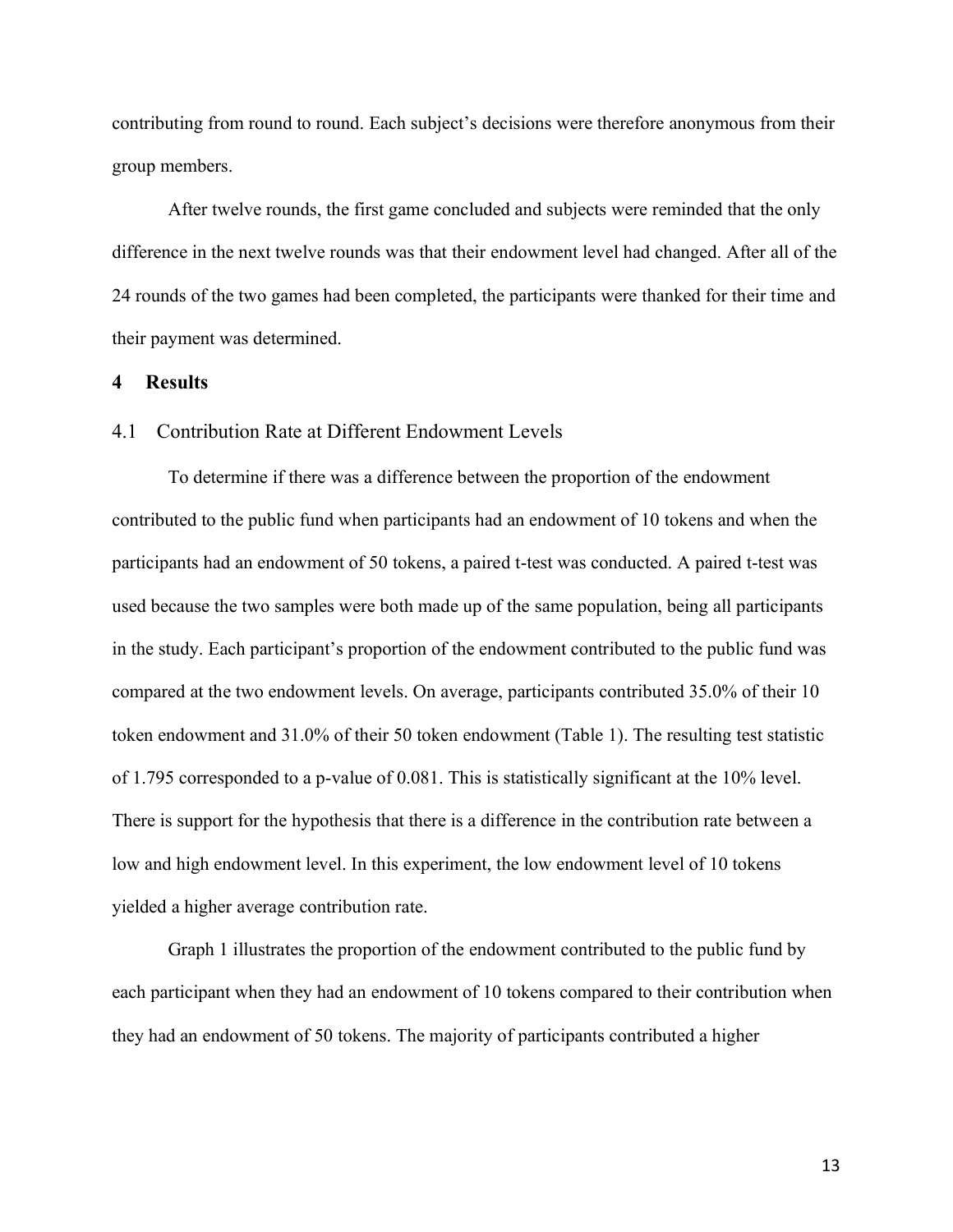proportion when they had an endowment of 10 tokens, as can be seen from the 10 token line being higher than the 50 token line, with several exceptions.

#### 4.2 Contribution Rate at Different Endowment Levels without Last Round

However, there could be an issue with including the last round of each game in this analysis, as participants have less incentive to preserve a relationship with their group members at the end of a game. Therefore, another paired t-test was conducted excluding the  $12<sub>th</sub>$  round of each game. The average proportions contributed changed, such that the 10 token endowment resulted in a 34.6% contribution rate and the 50 token endowment resulted in a 31.1% contribution rate (Table 1). The test statistic is 1.697, resulting in a p-value of 0.098. This difference is still statistically significant at the 10% level.

#### 4.3 Contribution Rate at Different Endowment Levels without First or Last Round

Additionally, the first round of the game could be attributed to learning and deciding on a strategy. For that reason, another paired t-test was conducted excluding both the 12th and the first round. The average proportion of the endowment contributed over 10 rounds for the 10 token endowment decreased to 34.5% while the 50 token endowment stayed the same at a 31.1% contribution rate (Table 1). The contribution rate is still higher in the 10 token endowment condition, but the resulting test statistic is 1.500, which corresponds to a p-value of 0.142. By excluding both the first and the  $12<sub>th</sub>$  round, there is no longer a statistically significant difference in the average proportion of the endowment contributed to the public fund between the 10 token and the 50 token endowments.

#### 4.4 Contribution Rate by Game Order

In order to verify that this effect was not the result of game order, additional tests were conducted. A paired t-test was used to determine if the first game had a different average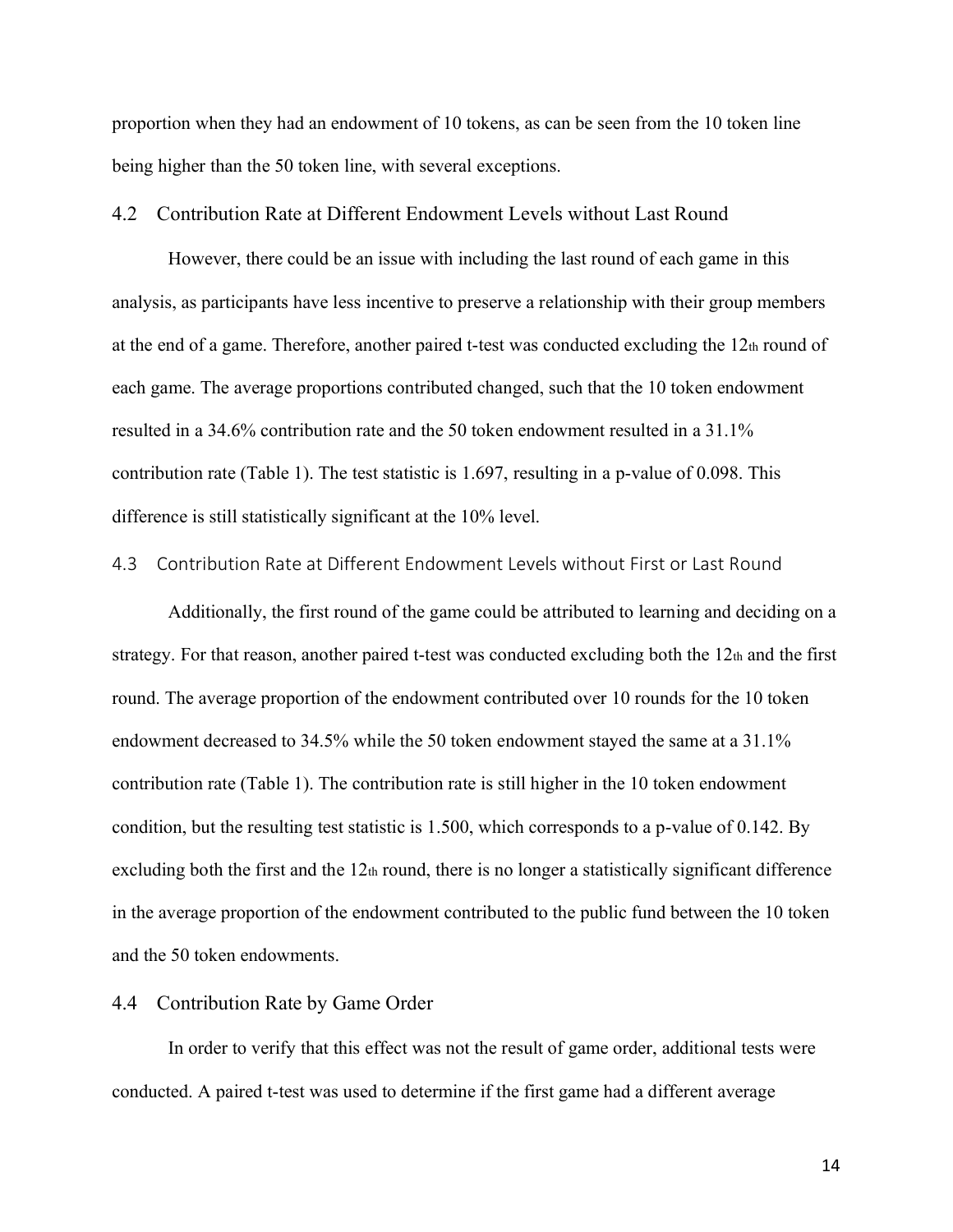contribution rate than the second game, regardless of endowment amount. In the first game, there was an average contribution rate of 33.8%. In the second game, the average contribution rate was 32.2% (Table 1). The test statistic of 0.712 provided a p-value of 0.481. This means that there is no evidence that there is a difference in the average proportion of the endowment contributed to the public fund by game order. This is important because it suggests that the difference in contribution rates by endowment level is likely not the result of differences in the first and second games.

#### 4.5 Contribution Rate by Initial Endowment Level

However, there could be a difference based not on the first and the second game, but on which endowment level was received first. In other words, people may contribute a different proportion if they received a 10 token endowment followed by a 50 token endowment compared to people who received a 50 token endowment first and a 10 token endowment second. To address this possibility, two independent t-tests were conducted. The first compared the average proportion of the endowment contributed from the 10 token endowment between participants who received the 10 token endowment first and participants who received the 50 token endowment first. An independent t-test was used because the 39 participants were no longer being compared at two separate points. Instead, 20 participants who had an initial endowment of 10 tokens were compared to 19 participants who had an initial endowment of 50 tokens. Those with an initial endowment of 10 tokens had an average contribution rate of 34.0% during the 10 token endowment game. Participants with an initial endowment of 50 tokens had an average contribution rate of 36.1% during the 10 token endowment game. The resulting test statistic of 0.295 yielded a p-value of 0.770 (Table 1).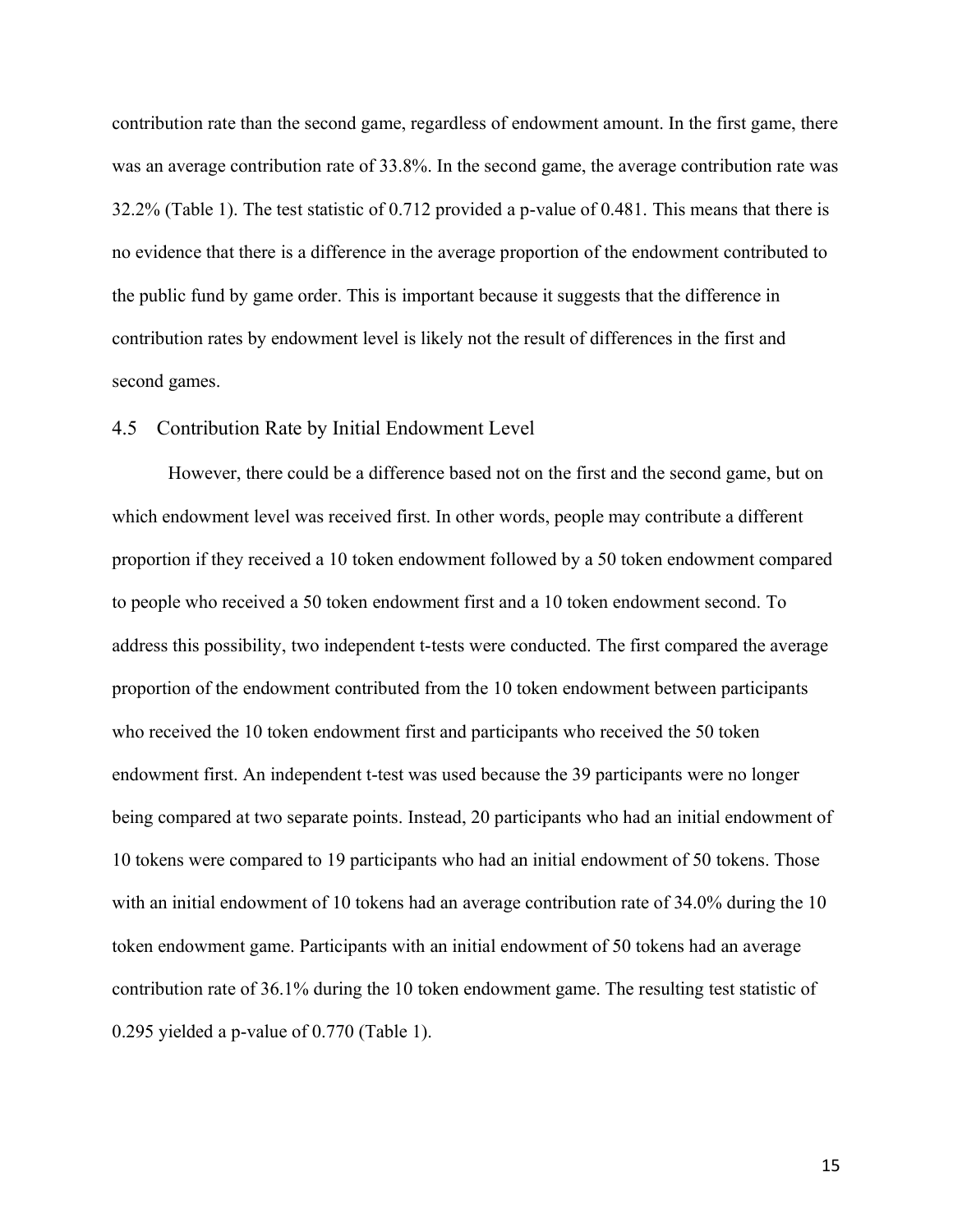The second independent t-test compared the average proportion of the endowment contributed during the 50 token endowment game between those with an initial endowment of 10 tokens and those with an initial endowment of 50 tokens. The 20 participants who received an initial endowment of 10 tokens contributed an average of 28.5% of their endowment during the 50 token game. The 19 participants who received an initial endowment of 50 tokens contributed an average of 33.6% of their endowment during the 50 token game. This gave a test statistic of 0.711, which corresponded to a p-value of 0.482 (Table 1). Neither of these comparisons were statistically significant. This means that there is no evidence of a difference in contribution rate based on which endowment amount was received first.

#### 4.6 Contribution Strategies

One interesting aspect of this game is the difference in contribution strategies used by participants and how these strategies varied by endowment. The strategies were evaluated in both games, which resulted in a total of 78 games examined for contribution strategy. These 78 contribution strategies were sorted into 7 categories. An example of each of these strategies is shown in graph 2. Altruistic players contributed 80% or more of their endowment in all twelve rounds. Rational maximizers had the opposite contribution strategy, in which players never contributed more than 30% of their endowment. Imperfect maximizers never contributed more than 60% of their endowment.

There were also players who ranged in contribution rates from 0 to 100% of their endowment. Some of these players rotated each round between lower and higher contribution rates, which is classified as mixed strategy cyclical. There were also midrange contributors, who contributed 50% of their endowment with slight variation on both sides. Maximizers with altruistic bursts contributed 50% or less of their endowment with no more than three rounds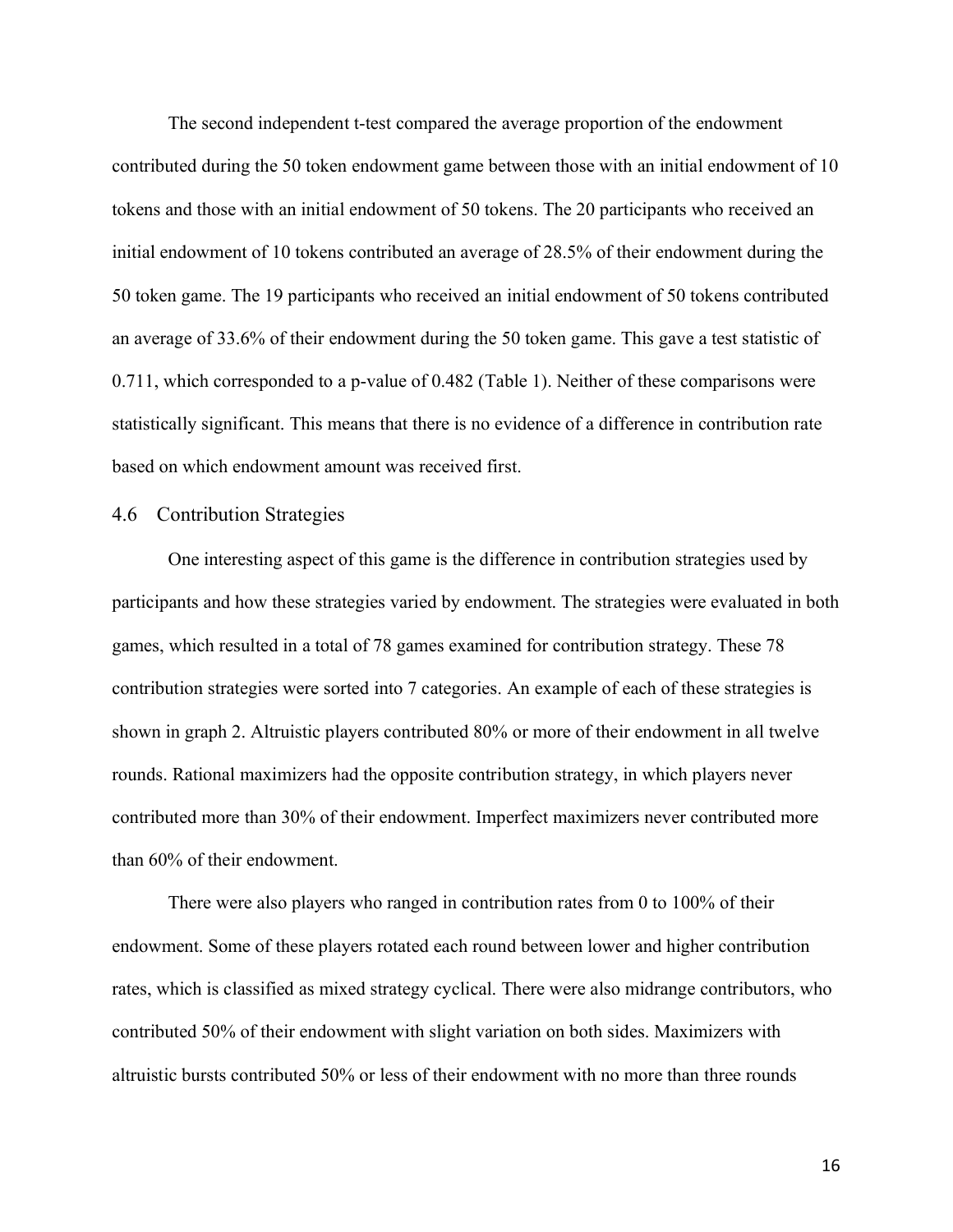going above 50% contribution rates. This can be seen with the example game in graph 2. This participant contributed nothing to the public fund for nine rounds, but then had one round in which they contributed 70% of their endowment and two rounds in which they contributed their entire endowment. The exact opposite of this strategy was the altruistic with maximizing bursts. Participants adopting this strategy contributed 50% of their endowment or more in at least nine of the twelve rounds. In the example game, this participant only contributed less than 50% in one round.

#### 5 **Discussion**

These results indicate that there is a difference in the proportion of the endowment contributed to the public fund based on the endowment level. This supports the experimental hypothesis. On average, participants contributed significantly higher proportions of their tokens when they had an endowment of 10 tokens compared to when they had an endowment of 50 tokens. This difference was statistically significant when all twelve rounds of the games were compared as well as when the last round of each game was removed. However, the difference in contribution rates was no longer significant when both the first and the last round of each game was removed. Overall, these results suggest that participants are willing to contribution a higher proportion of their endowment when they have a lower endowment and that they contribute less to the public good when they have a higher endowment.

There is no evidence that this difference in proportional contribution rate by endowment level was dependent on which endowment level was received in the first game. The first game contribution rates were not significantly different from the second game contribution rates regardless of endowment level. Additionally, there was no significant difference in contribution rate in the 10 token endowment game between participants who received a 10 token endowment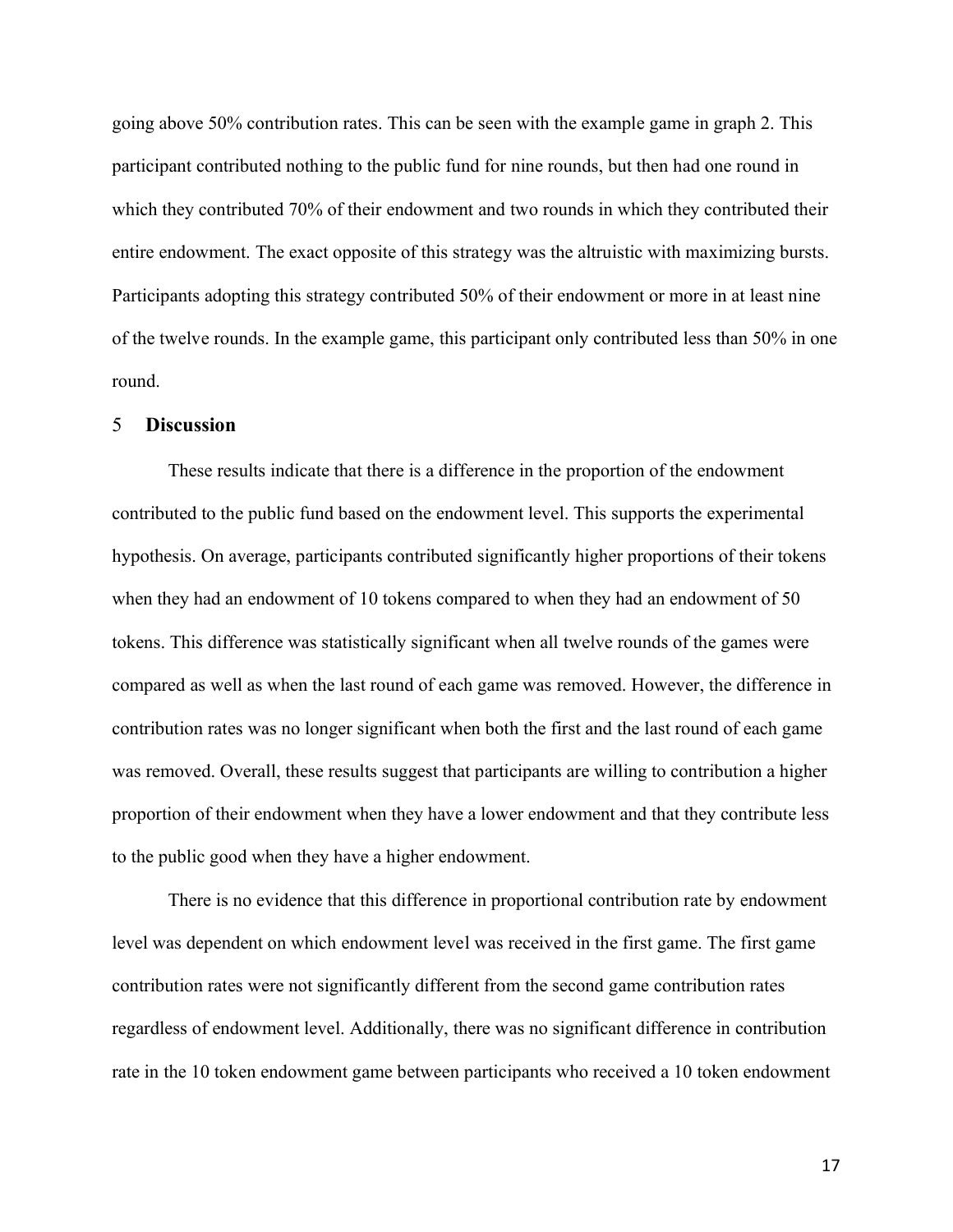in the first game and those who received a 50 token endowment in the first game. The same result of no significant difference was found when examining the contribution rate in the 50 token game between participants who had an initial endowment of 10 tokens and those who had an initial endowment of 50 tokens. The fact that there was no significant difference in any of these comparisons means that the difference found in the contribution rates of the high and low endowments are likely not a result of which endowment level came first. It appears that participants did not simply change their behavior between the first and second game due to factors other than the endowment level.

The contribution strategies provided further insight into differences and similarities between the games. The majority of participants kept the same strategy for both games. However, there was variation in the strategies adopted by people based on initial token endowment. Graph 3 shows the number of players that used each strategy based on initial endowment amount. Graph 4 shows the number of players that used each strategy based on token endowment. It is clear that there are both certain strategies that were employed more often as well as strategies that were more common based on initial endowment and game endowment type. These graphs illustrate that the most common strategies used were rational maximizer and imperfect maximizer. On the other hand, only two players, for a total of four games, used the altruistic strategy. This is interesting because it means that many players chose to keep the majority of their endowment in their private fund.

There are few differences between graph 3 and graph 4, which means that the variation between game strategy doesn't change when looking at game endowment and initial game endowment level. The general patterns are similar. However, there are still differences between these graphs. One interesting difference is that all of the maximizers with altruistic bursts had an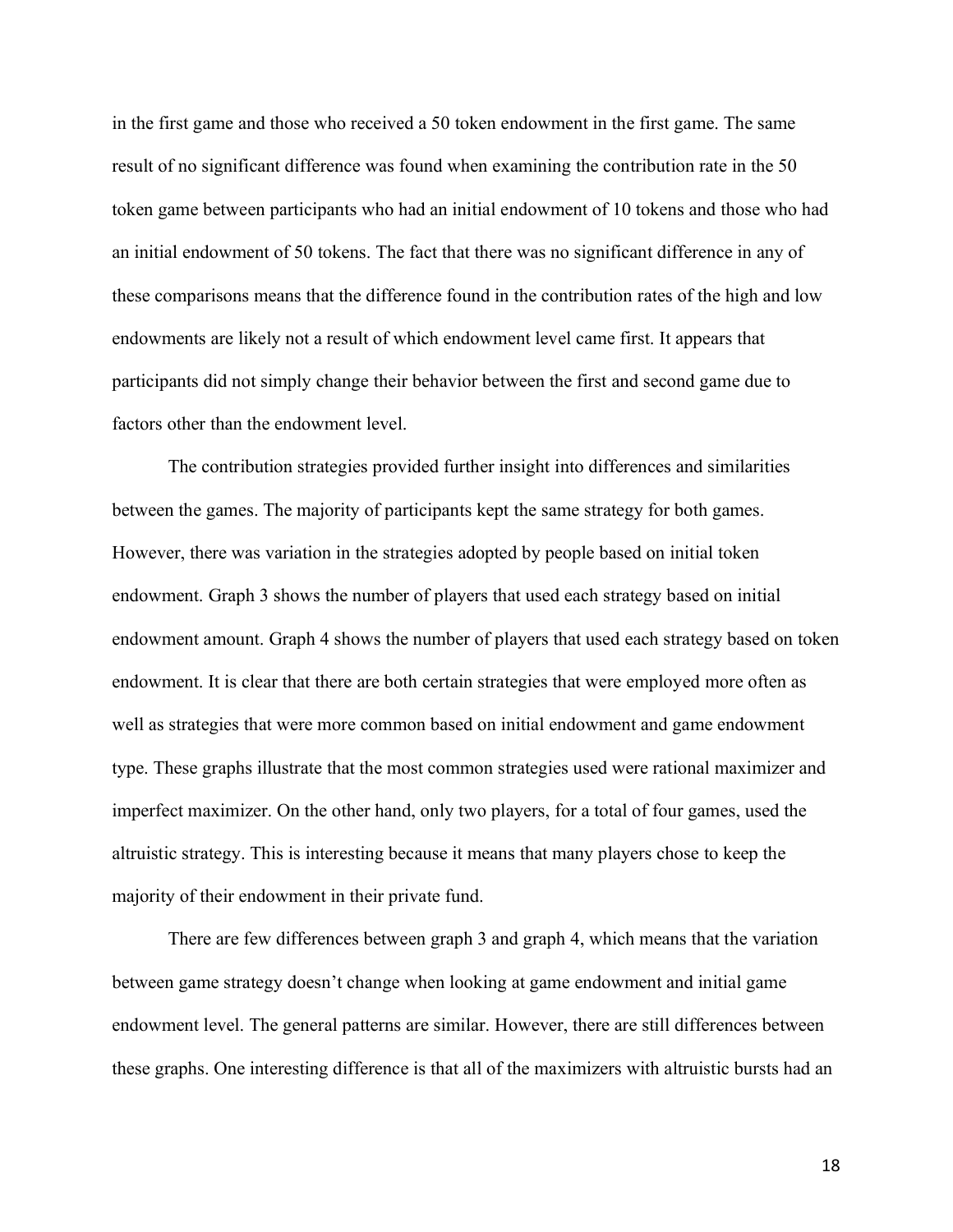initial endowment of 50 tokens, but had an even split between games with 10 tokens and games with 50 tokens. This is because the same players used this strategy for both games they played. This was the case for many players, which resulted in equal numbers of participants choosing a strategy when comparing by current game endowment level as opposed to initial game endowment level.

#### 6 **Conclusion**

This public goods game experiment examined how contribution rates change based on endowment amount. The results support the hypothesis that people contribute a higher proportion of their endowment when they receive a lower endowment. This is expected based on the existing literature, which has found that higher endowments don't lead to higher contribution rates. However, this study examined how contribution rates changed when participants went from a high to a low endowment level or a low to a high endowment level. This allowed for comparison between the same participants with changing endowment levels as opposed to comparing participants with unequal endowments within the same group. This was important to increase understanding of how public goods are funded and the role of income level. These results indicate that, all other things equal, people will contribute a higher proportion of their income to goods that benefit the group when they are receiving a lower income. These results have policy implications as well, regarding methods of increasing the provision of public goods.

There were limitations to this experiment. The small sample size limits the significance of the results. Additionally, since the subjects were all undergraduate students, it is possible that these results will not apply to other populations. Further research should use participants from a population that better represents the general population while still examining how different endowment levels impact contribution rates. Another limitation is that the high endowment is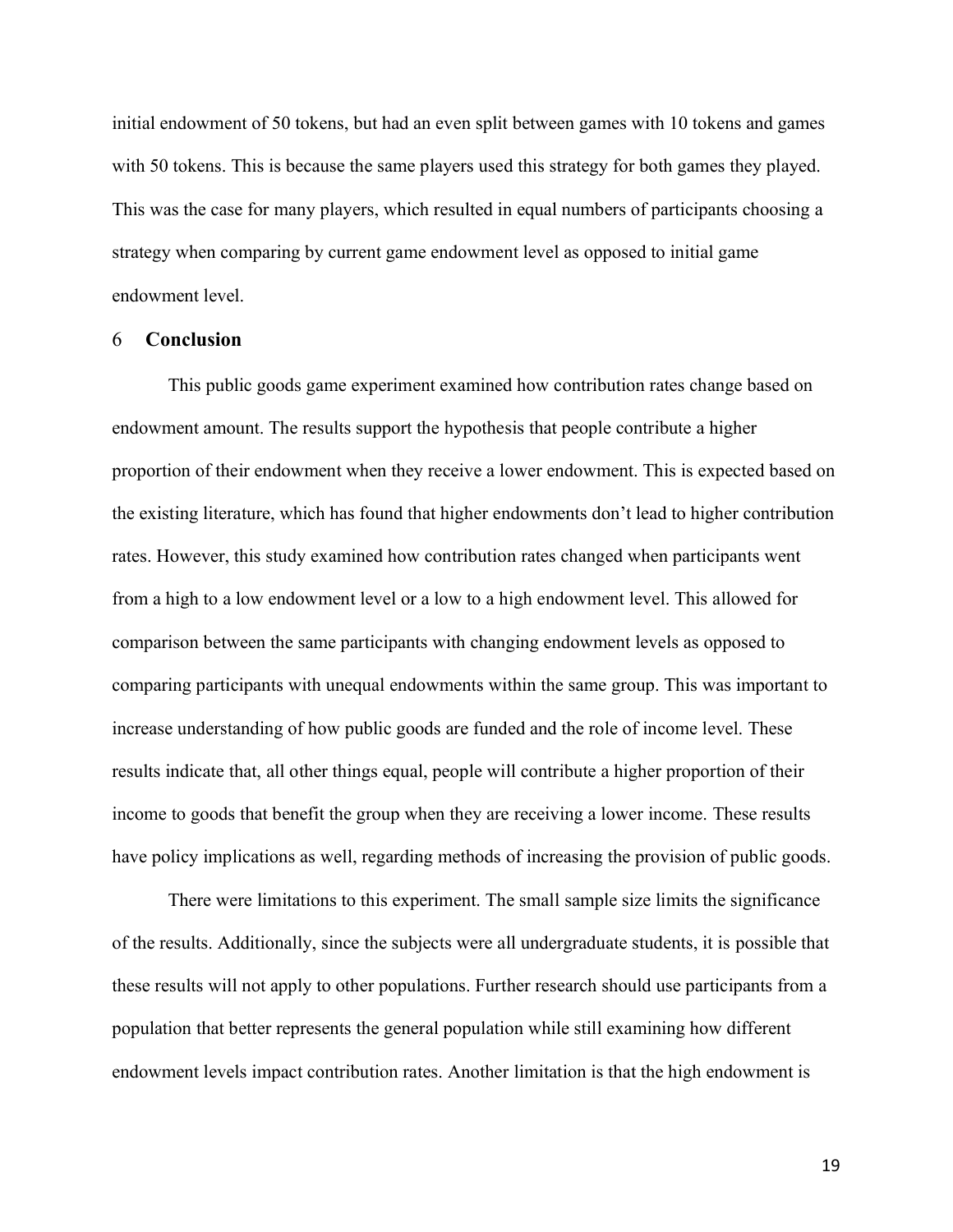only five times larger than the low endowment. The major income inequality in the United States means that those with a high income have far more than five times the income of people of a lower socioeconomic status. A future experiment could test a larger gap between endowment levels to better represent the difference in income levels.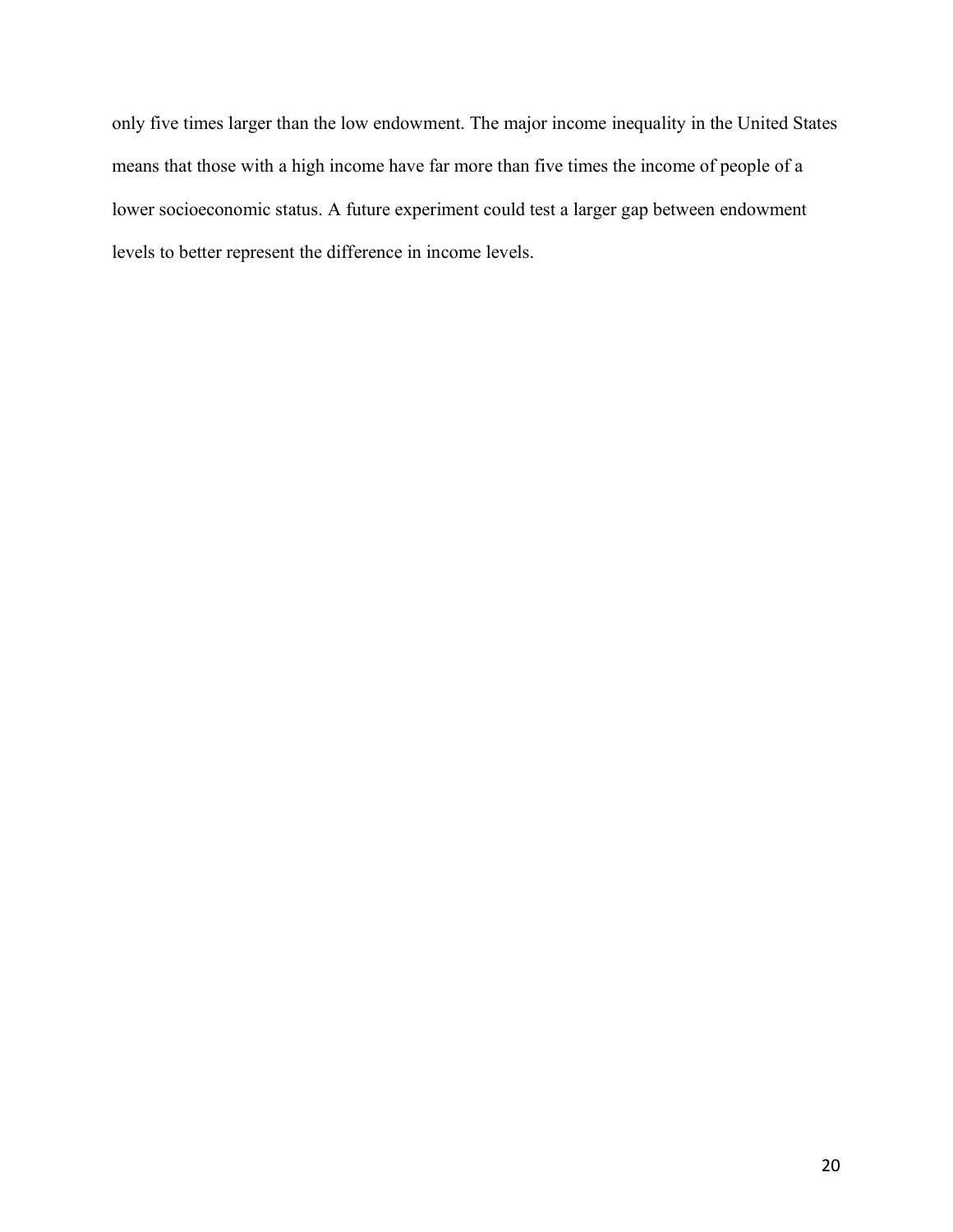# Appendices

Chart 1:

## **Average Proportion Contributed by Group**

| Variable                                                            | Number of<br>Subjects | Average<br>Proportion<br>Contributed | Test Type             | p-value |
|---------------------------------------------------------------------|-----------------------|--------------------------------------|-----------------------|---------|
| <b>Endowment of 10 tokens</b>                                       | 39                    | 35.0%                                | Paired t-test         | 0.081   |
| <b>Endowment of 50 tokens</b>                                       | 39                    | 31.0%                                |                       |         |
| <b>Endowment of 10 tokens without</b><br>12th round                 | 39                    | 34.6%                                | Paired t-test         | 0.098   |
| <b>Endowment of 50 tokens without</b><br>12th round                 | 39                    | 31.1%                                |                       |         |
| <b>Endowment of 10 tokens without</b><br>1st or 12th round          | 39                    | 34.5%                                | Paired t-test         | 0.142   |
| <b>Endowment of 50 tokens without</b><br>1st or 12th round          | 39                    | 31.1%                                |                       |         |
| First game regardless of<br>endowment                               | 39                    | 33.8%                                | Paired t-test         | 0.481   |
| Second game regardless of<br>endowment                              | 39                    | 32.2%                                |                       |         |
| <b>Endowment of 10 tokens if initial</b><br>endowment was 10 tokens | 20                    | 34.0%                                | Independent<br>t-test | 0.770   |
| <b>Endowment of 10 tokens if initial</b><br>endowment was 50 tokens | 19                    | 36.1%                                |                       |         |
| <b>Endowment of 50 tokens if initial</b><br>endowment was 10 tokens | 20                    | 28.5%                                | Independent<br>t-test | 0.482   |
| <b>Endowment of 50 tokens if initial</b><br>endowment was 50 tokens | 19                    | 33.6%                                |                       |         |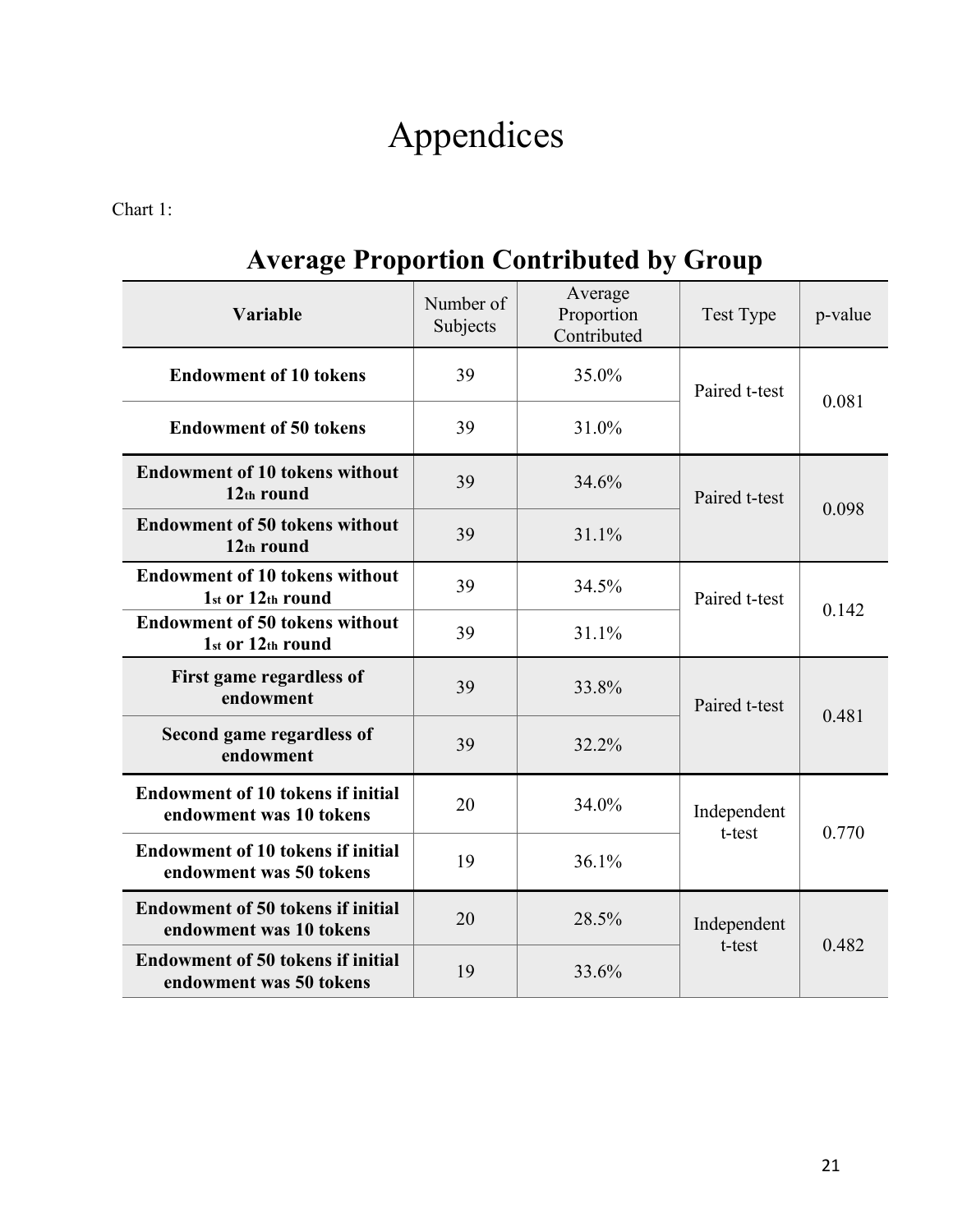

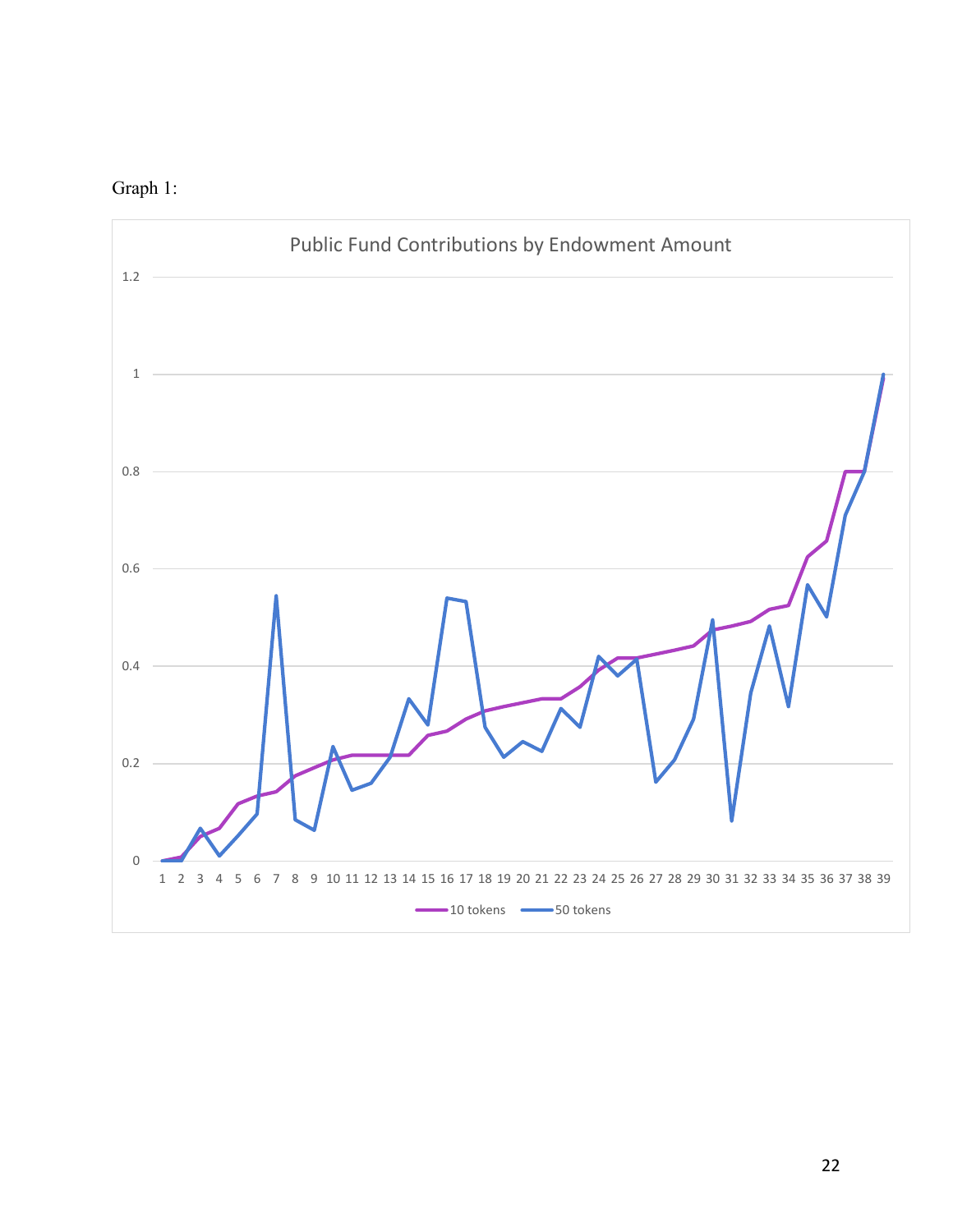

## Graph 2: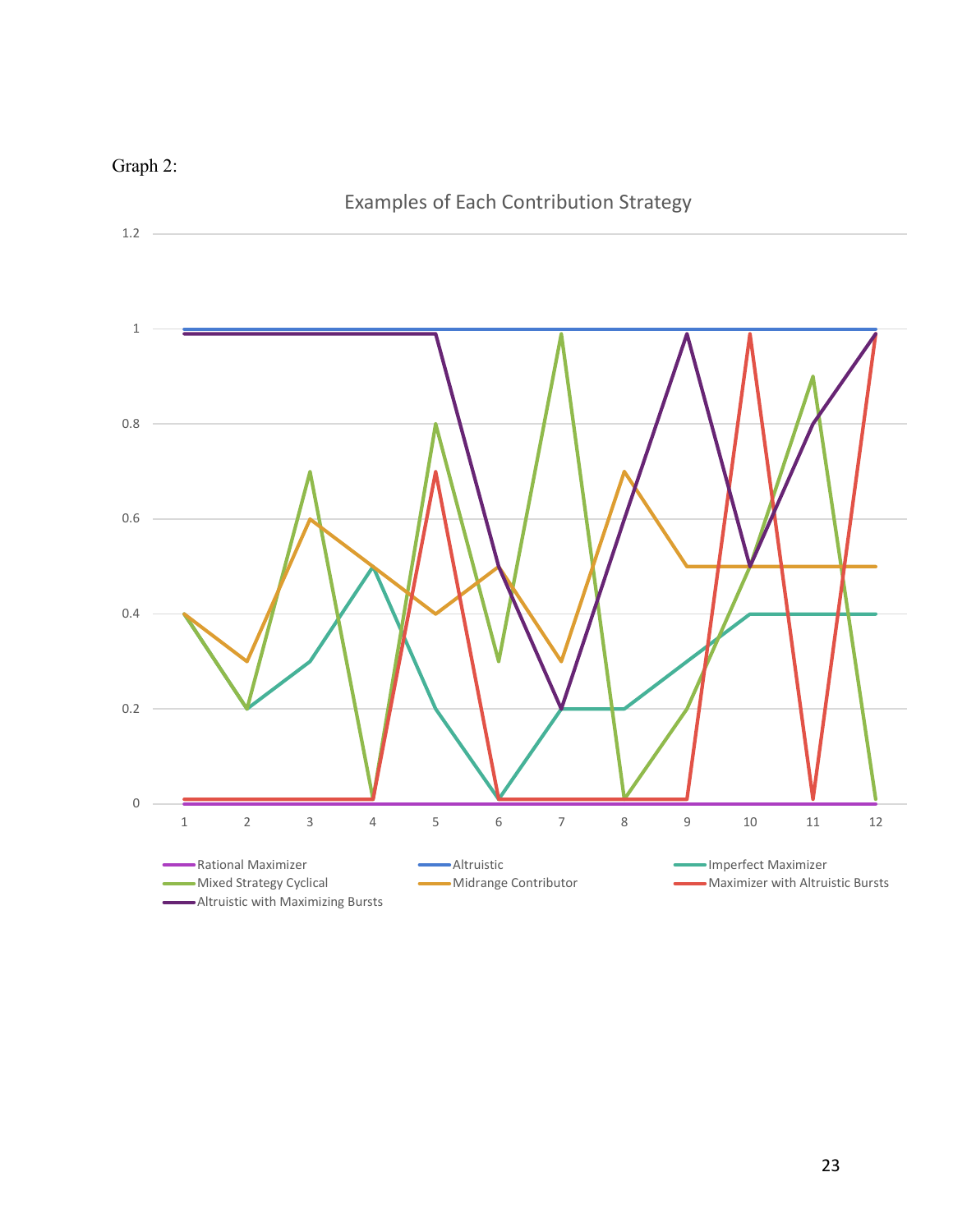

## Graph 3: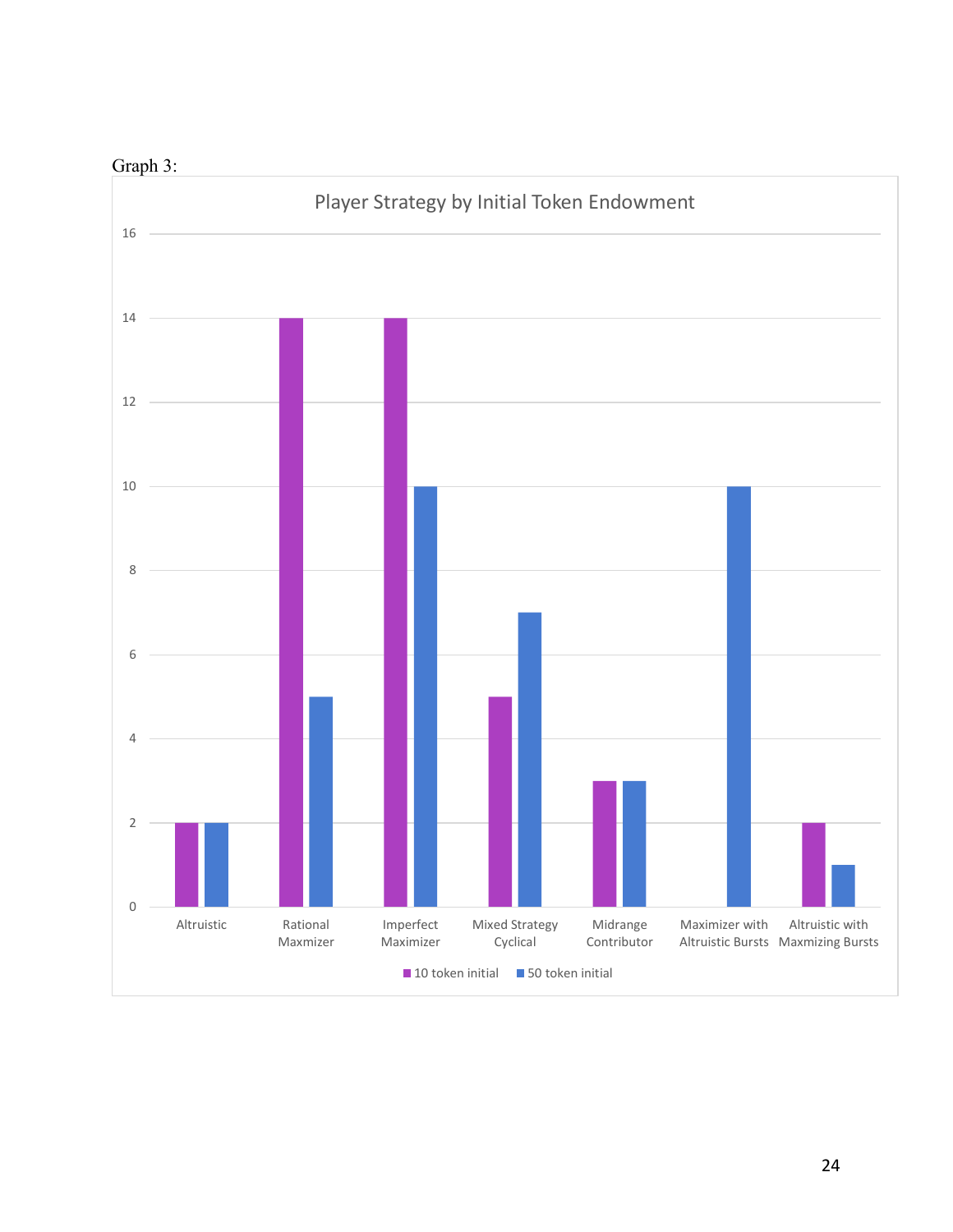

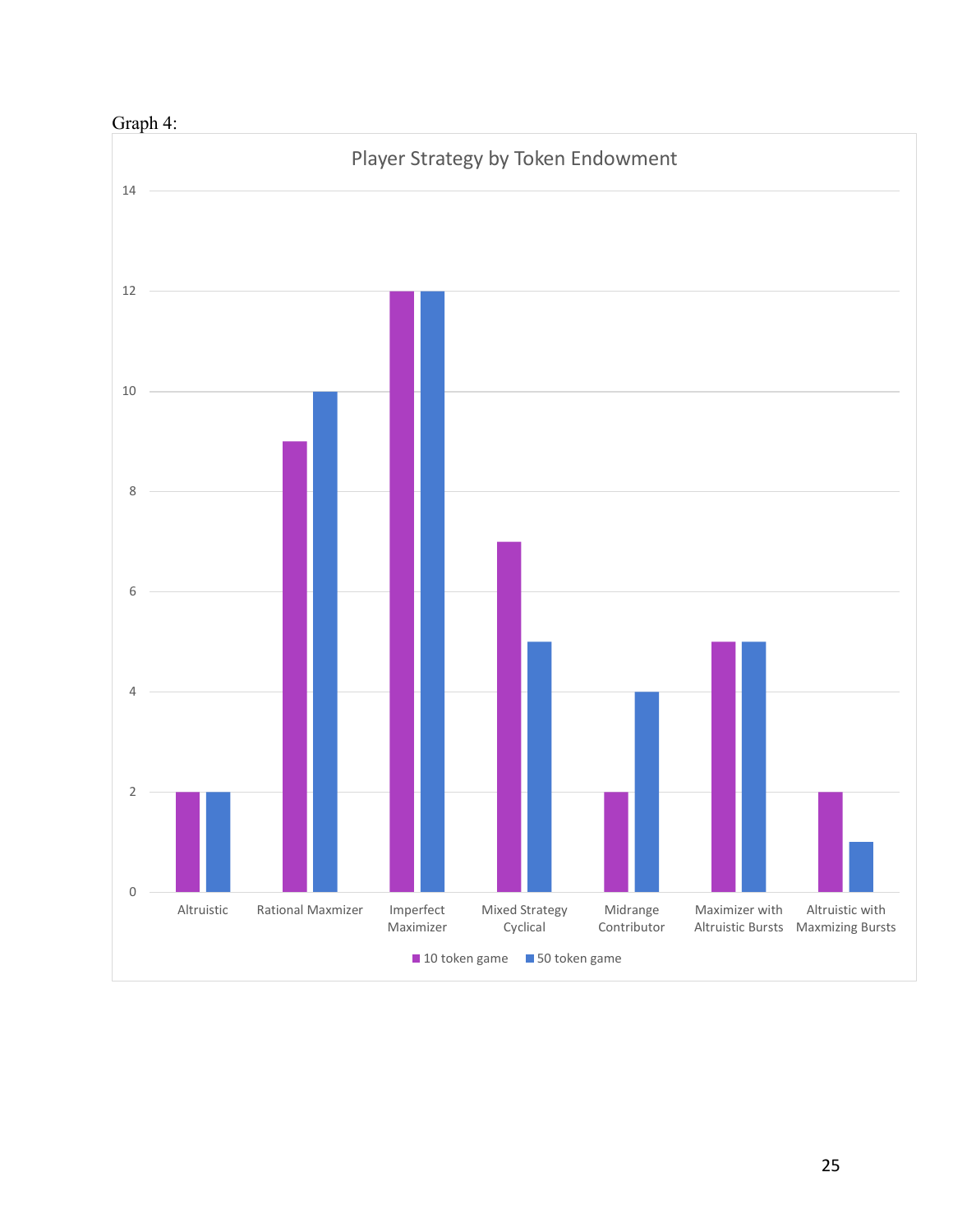#### **Research Information Sheet**

Title of Study: Public Goods with Changing Endowments

Principal Investigator (PI): Madeleine Bowe

Faculty Sponsor: Dr. Sara Solnick

Funder: University of Vermont Honors College, University of Vermont Economics Department, University of Vermont College of Arts and Sciences

#### **Introduction**

You are being invited to take part in this research study because you are an undergraduate student age 18 or older at the University of Vermont. This study is being conducted by Madeleine Bowe at the University of Vermont.

#### **Purpose**

The purpose of this study is to learn more about individual's choices about contributing to a group.

#### **Study Procedures**

If you take part in the study, you will be asked to play a game online. You will be randomly assigned to a group of five players. There will be two games, each consisting of 12 rounds. Each player will receive 10 tokens in one game, and 50 tokens in the other game. Tokens are each worth \$0.06. Each round, you will be asked how many tokens you would like to invest in a public fund, and how many you would like to keep. Each token in the public fund is increased in value to \$0.15. All tokens in the public fund at the end of each round are divided equally amongst all five group members. This means that each player will receive \$0.03 for each token in the public fund.

At the end of each round, you will receive feedback about the total number of tokens invested by all other group members as well as your total round earnings, comprised of both the amount from your personal fund and the amount you received from the public fund. No other players will know the amount you invested. Once all players indicate that they are ready to move on, the next round will begin. Between the games, you will be notified of the change in the number of tokens you receive. The second game will automatically begin once all players have finished reading the instructions.

The experiment should take about 45 minutes. It will require one in-person session.

#### **Benefits**

As a participant in this research study, there may not be any direct benefit for you; however, information from this study may benefit other people now or in the future.

#### **Risks**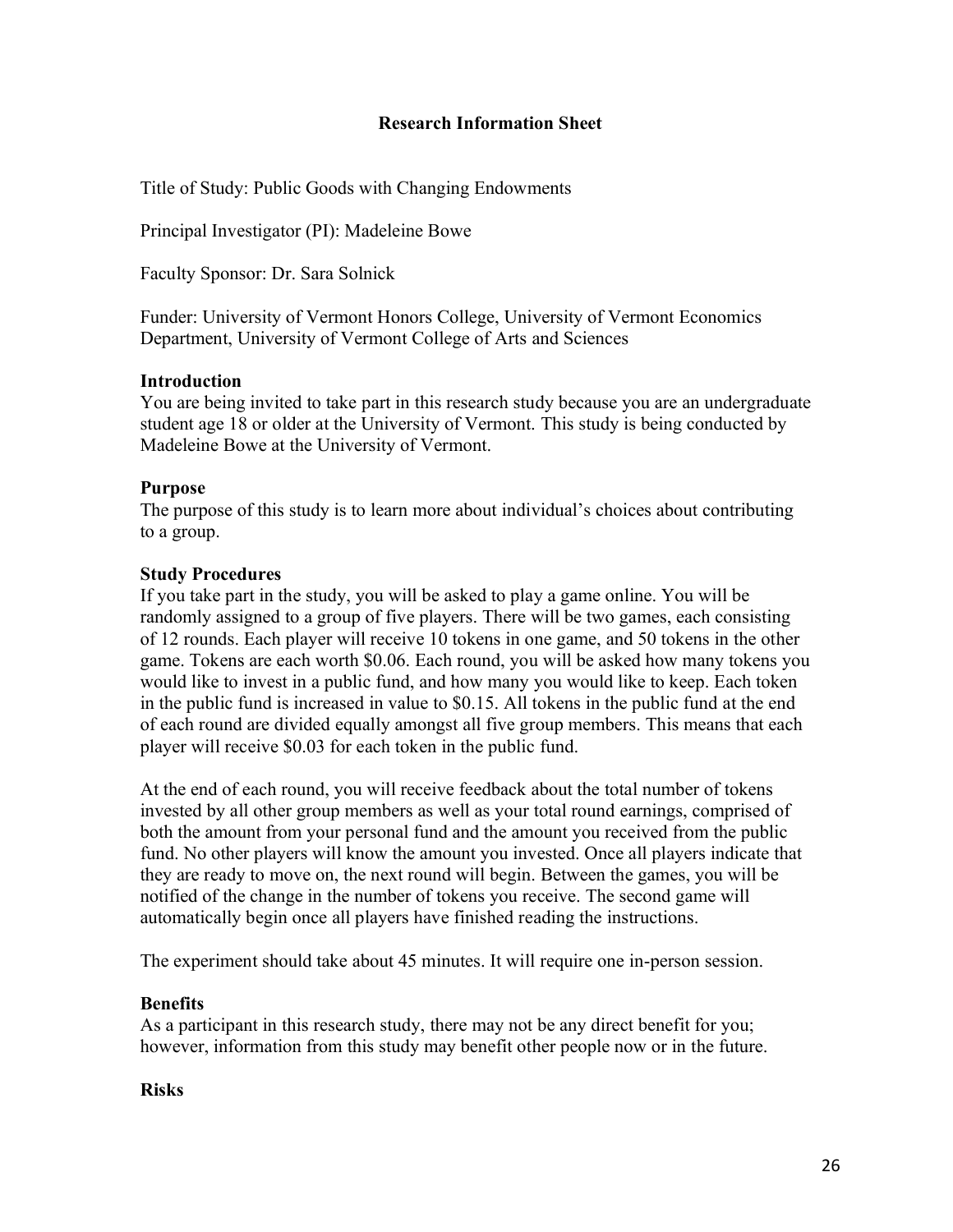We will do our best to protect the information we collect from you during this study. Because we will need your name and UVM net ID to pay you, there is the risk of an accidental breach of confidentiality.

#### **Costs**

There will be no costs to you for participation in this research study.

#### **Compensation**

For taking part in this research study, you will be reimbursed for your time and inconvenience. You will receive \$5 for completing the experiment. Additionally, you will be paid the amount from two randomly selected rounds. A 12-sided die will be rolled twice. The first roll will determine which round of game one is paid and the second roll will do the same for game two. You will be asked to sign for the payment, using your UVM net ID and signature. You will be given your total earnings before leaving the experiment location.

#### **Confidentiality**

All information collected about you during the course of this study will be stored with a code name or number so that we are able to match you to your answers.

Your study data will be handled as confidentially as possible. If results of this study are published or presented, individual names and other personally identifiable information will not be used.

To minimize the risks to confidentiality, we will store all data using participant numbers instead of names. The information regarding which number has been assigned to each participant will not be shared with anyone other than the principle investigator and the faculty advisor.

The sponsor(s) or their appointed designees as well as the Institutional Review Board and regulatory authorities will be granted direct access to your original research records for verification of research procedures and/or data.

If your record is used or disseminated for government purposes, it will be done under conditions that will protect your privacy to the fullest extent possible consistent with laws relating to public disclosure of information and the law-enforcement responsibilities of the agency.

Please note that email communication is neither private nor secure. Though we are taking precautions to protect your privacy, you should be aware that information sent through e-mail could be read by a third party.

When the research is completed, our research team may save the study data for use in future research done by myself or others. We will retain this study information for at least five years after the study is over. The same measures described above will be taken to protect confidentiality of this study data.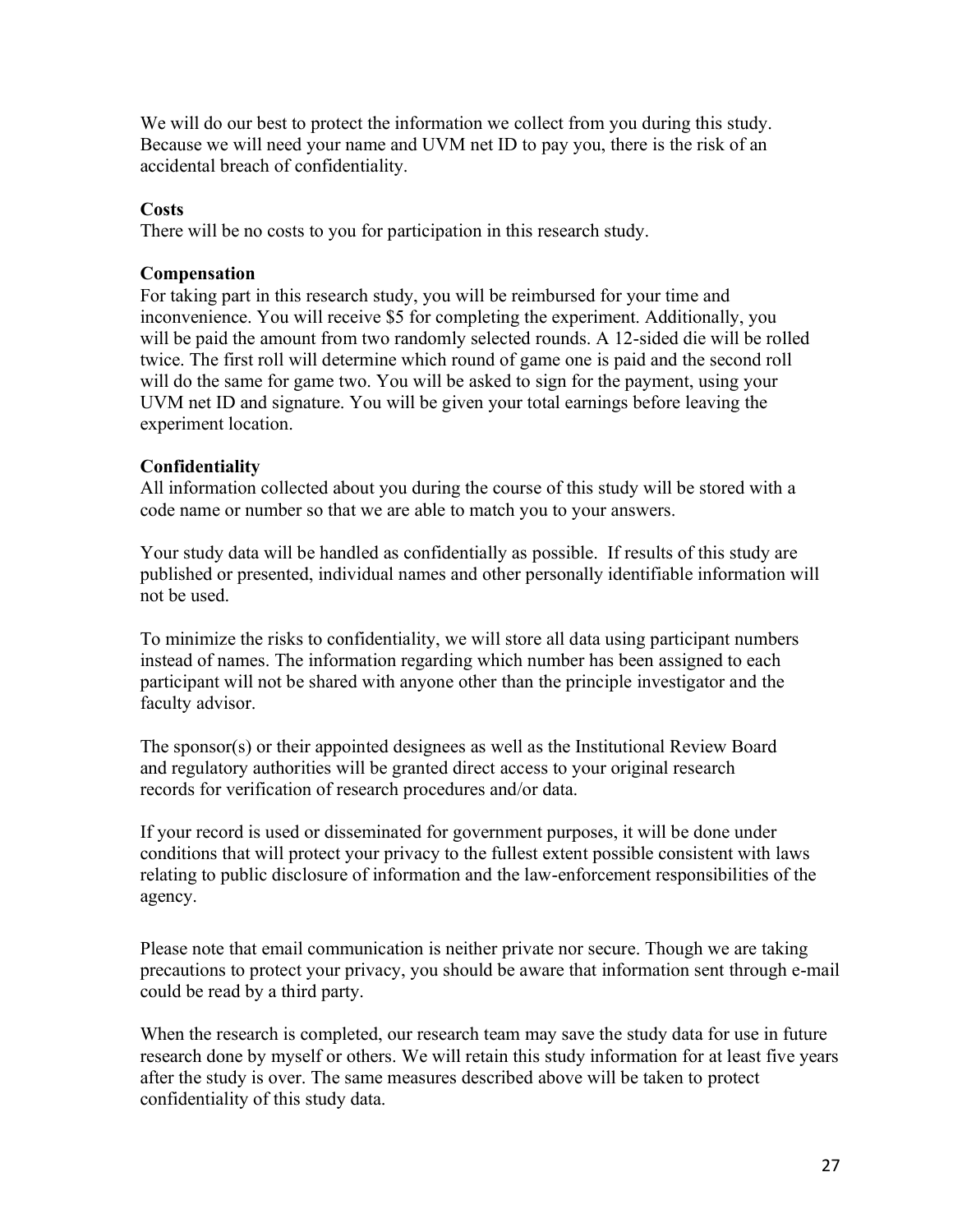#### **Voluntary Participation/Withdrawal**

Taking part in this study is voluntary. You are free to not answer any questions or withdraw at any time. You may choose not to take part in this study, or if you decide to take part, you can change your mind later and withdraw from the study. Your data will have to be removed from the study. Due to logistical challenges, if you withdraw before the end of the experiment, we will be unable to pay you for participation.

#### **Questions**

If you have any questions about this study now or in the future, you may contact me, Madeleine Bowe, at the following phone number (207) 838-8289*.* If you have questions or concerns about your rights as a research participant, then you may contact the Director of the Research Protections Office at (802) 656-5040.

#### **Participation**

Your participation is voluntary, and you may refuse to participate without penalty or discrimination at any time.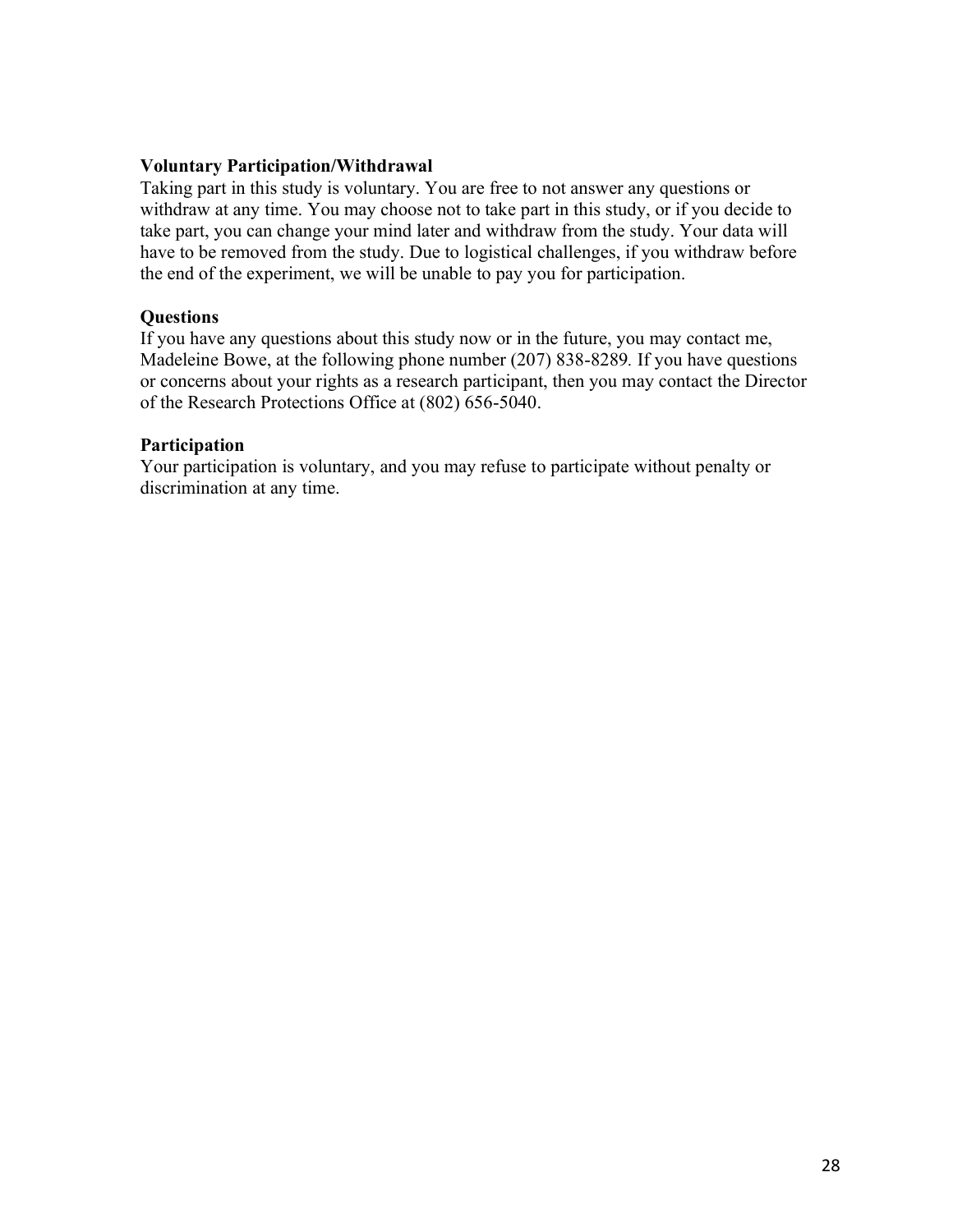#### Public Goods Experiment Instructor Script

#### **Checklist of materials for session:**

Information sheets

Instructions (version A or B: only difference is if the first or second game uses 10 tokens)

Receipts

Pens

Money

Index cards with session names

Answer to quiz questions

Die

#### **Subject arrives:**

#### **Please fill in this sign-in sheet.**

*Give index card with session name* 

**Here is your session number. You will use this later.**

**You'll have to fill out some forms, do you need to borrow a pen?**

**Go ahead and choose a seat, we will get started when everyone arrives.** 

**Ready to begin session:**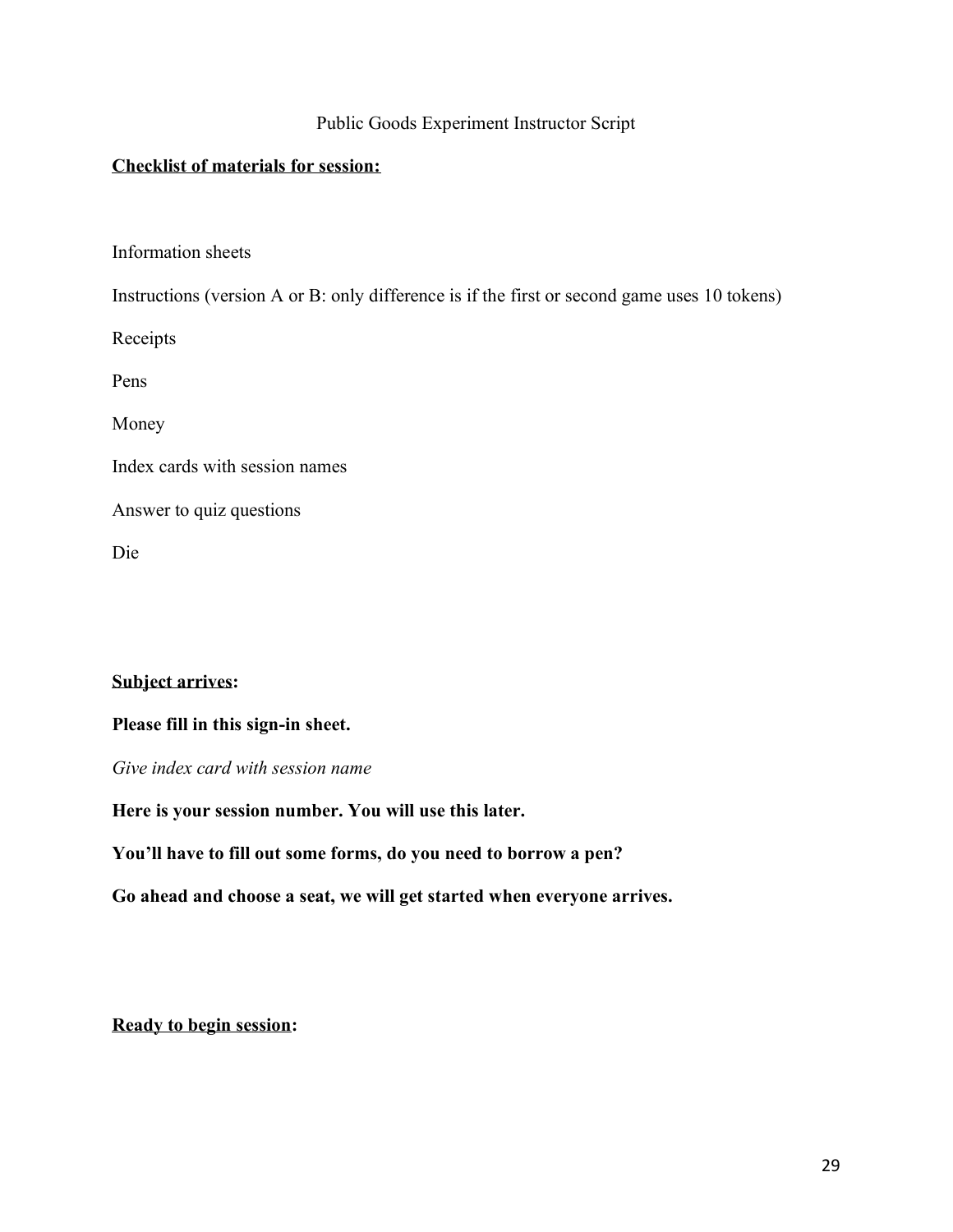**Welcome and thank you for your interest in participating in this experiment. To begin with, you will have to carefully read through this information sheet.** 

*Begin passing out information sheet* 

**Please take some time now to read through the sheet and ask any questions you may have. Once everyone is ready, I will go into more detail regarding the process of this experiment.** 

*Answer any questions*

**If there are no more questions, I will now hand out the instructions.** 

*Begin handing out instructions*

**I will read these instructions aloud and then you will be asked to answer a few questions to guarantee that everyone understands what they will be asked to do.** 

*Read instructions*

**This table shows an example round of the game. In this example, each player starts the round with 100 tokens. The value of each token is \$0.06 and the public fund investments are increased to \$0.15 before being divided between players. In terms of investments in the public fund, player A invested 0 tokens, player B invested 20 tokens, player C invested 65**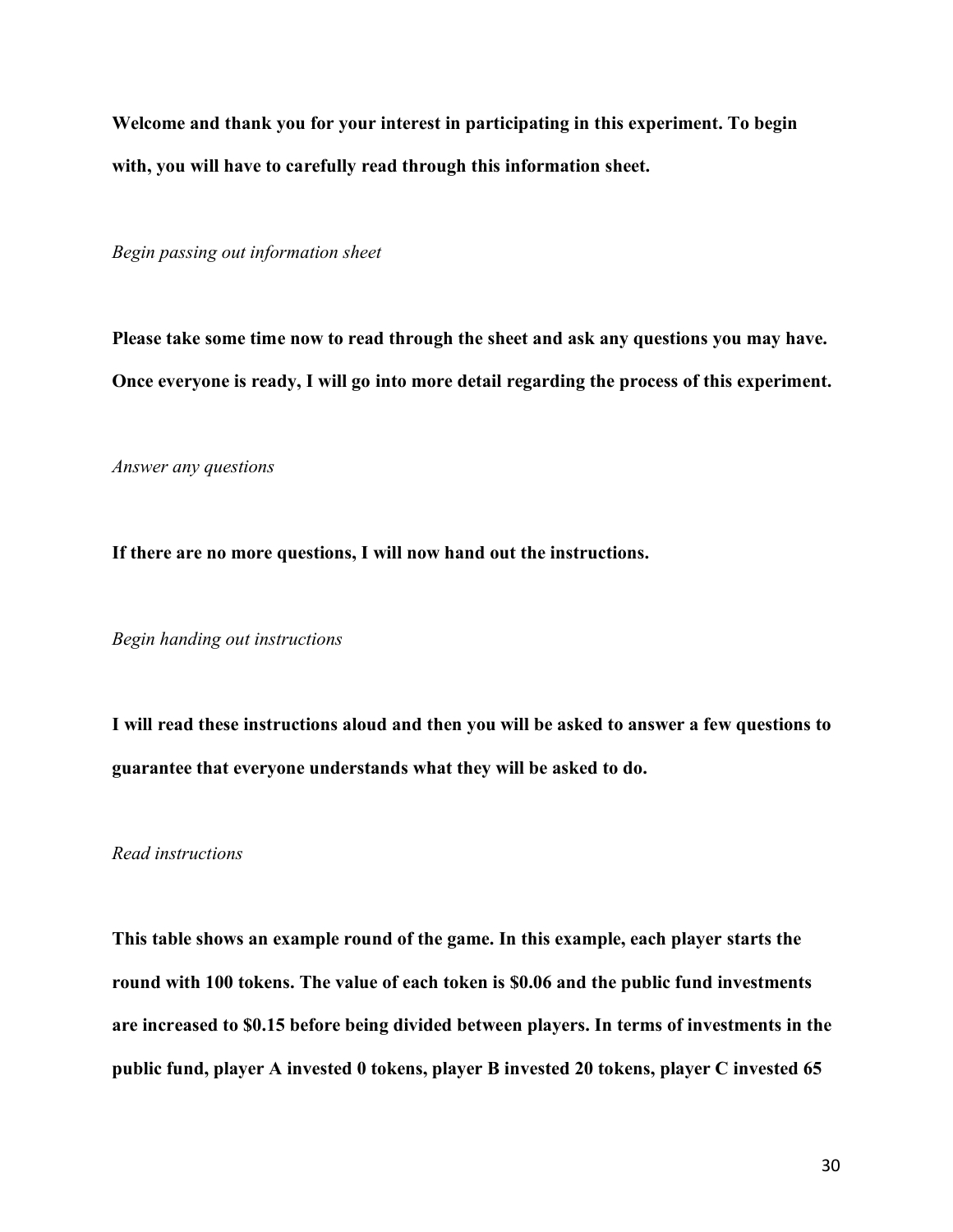**tokens, player D invested 33 tokens, and player E invested 100 tokens. The value of the tokens remaining in the personal fund is equal to \$0.06 times the number of tokens that were not invested in the public fund. For example, player B has \$4.80 from his or her personal fund, because he or she kept 80 tokens each valued at \$0.06. The value of tokens from the public fund is equal to the total number of tokens invested in the public fund times \$0.15, divided by 5. In the table, you can see that 218 tokens were invested in the public fund. This gives a total of \$32.70 when multiplied by \$0.15. \$0.15 is used instead of \$0.06 because of the increased value of public fund tokens. This total amount of \$32.70 is then divided by 5 to give each player an equal share. Each player gets \$6.54 in this example. The final column shows the total value that each player earned from this round. This is the value from the public fund added to the value from the personal fund. So player A earned a total value of \$12.54 from this round, player B earned \$11.34, player C earned \$8.64, player D earned \$10.56, and player E earned \$6.54.** 

**Are there any questions about the results in this example round?**

**If there are no more questions, please answer the quiz questions now.** 

*Give time for participants to answer questions, check answers*

**We will now set up the online accounts that you will use to make your game decisions. Please search veconlab and click on the first link. You will be registering as a participant. Use the session name on your card.**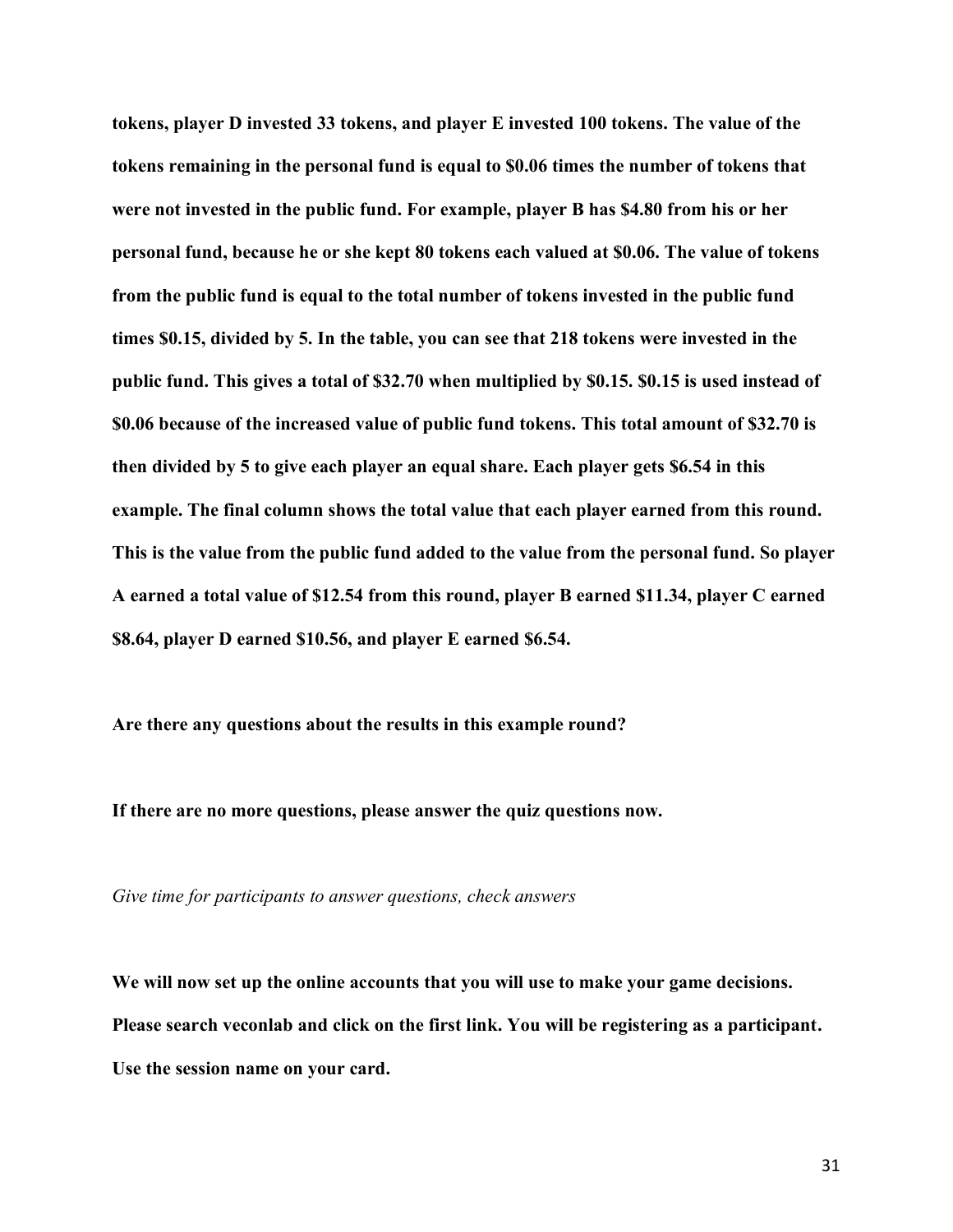**Enter your first name and last name. You don't need to create a password because we are only doing one session. The other members of your group will not see your name. Once everyone has entered this information, you will see the game instructions and have to answer two questions about the game. After that, the first round will start. If you have any questions regarding the setup or the use of the site, please raise your hand. Otherwise, please refrain from speaking with other participants during the experiment, including between rounds. This will help ensure that all decisions remain anonymous.** 

#### **Conclusion/payment:**

**Thank you for completing this experiment.**

**Now we will determine which rounds you will be compensated for.** 

#### *Choose closest seated participant.*

**Would you roll this die twice for me? The first roll will be for the first game, and the second roll will be for the second game. This way everyone will be compensated for one round in which they got 10 tokens and one round in which they got 50 tokens. You will each be paid however much you earned in the two randomly selected rounds plus the \$5 for participating. Once the rounds to be paid are determined, you will be asked to go outside individually to collect your payment. We will need your signature and UVM net ID at that time.**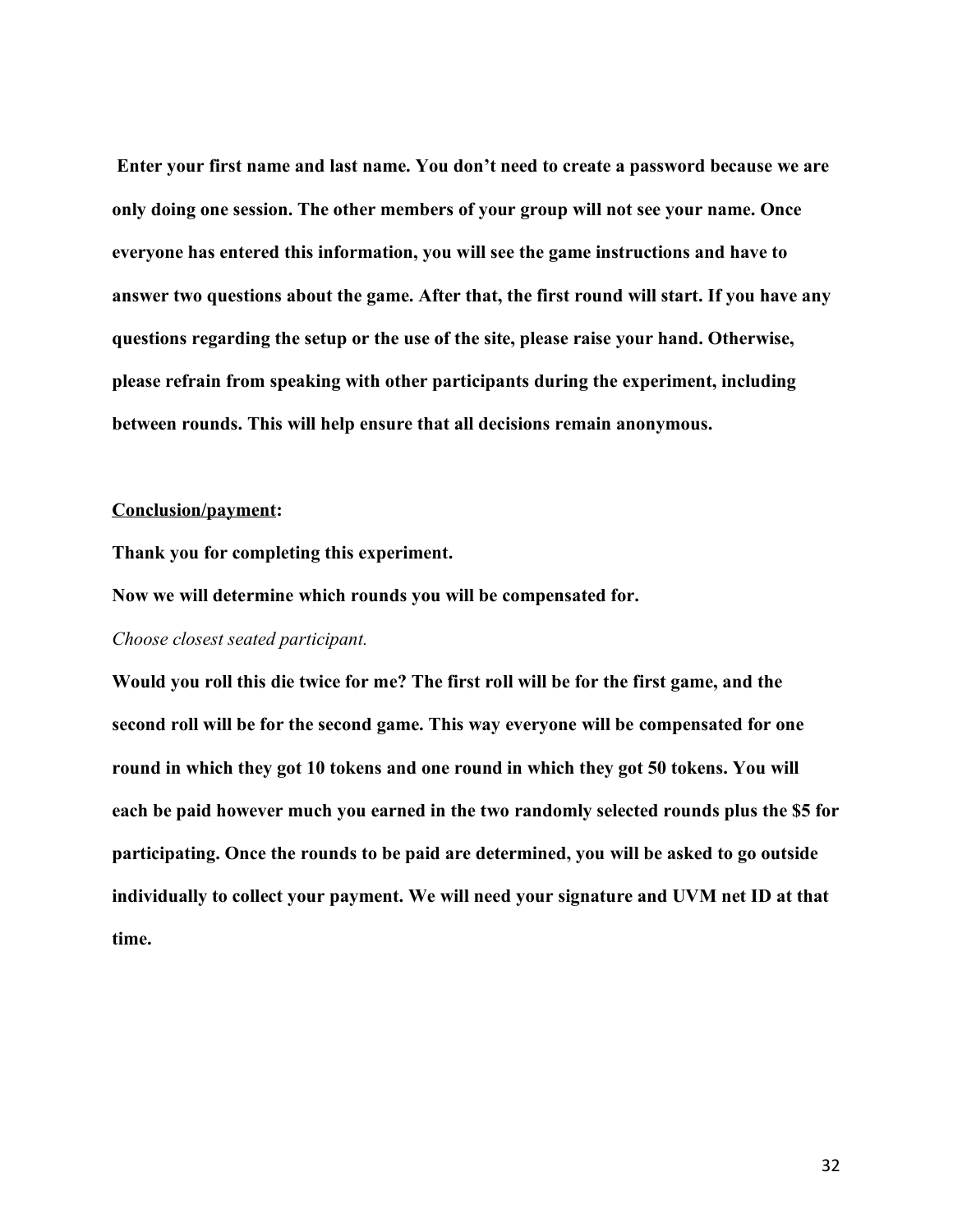#### **Instructions for Public Goods Experiment**

#### **Game Format:**

This experiment will consist of two games, each lasting a total of 12 rounds. You will play both games with the same group, which will consist of four other players. Before each round, you will each receive a number of tokens, which are each worth \$0.06. In the first game, you will receive 10 tokens. In the second game, you will receive 50 tokens. You will then choose how much to invest in the public fund and how much to keep in your personal fund. All tokens in your personal fund keep their original value. All tokens in the public fund will be increase in value to \$0.15. The public fund tokens will be divided equally, so each group member will receive \$0.03, regardless of who invested the token.

| <b>Example:</b> |  |
|-----------------|--|
|-----------------|--|

| <b>Player</b> | <b>Initial</b>   | Contributed   | Value of             | Value of           | <b>Total Value</b> |
|---------------|------------------|---------------|----------------------|--------------------|--------------------|
|               | <b>Number of</b> | to Public     | Remaining            | <b>Tokens</b>      |                    |
|               | <b>Tokens</b>    | <b>Fund</b>   | <b>Tokens</b> in     | coming from        |                    |
|               |                  |               | <b>Personal Fund</b> | <b>Public Fund</b> |                    |
| $\mathbf{A}$  | 100              | $\bf{0}$      | 6.00                 | 6.54               | 12.54              |
| $\bf{B}$      | 100              | 20            | 4.80                 | 6.54               | 11.34              |
| $\mathbf C$   | 100              | 65            | 2.10                 | 6.54               | 8.64               |
| $\mathbf D$   | 100              | 33            | 4.02                 | 6.54               | 10.56              |
| $\bf{E}$      | 100              | 100           | 0.00                 | 6.54               | 6.54               |
|               |                  | $Total = 218$ |                      |                    |                    |
|               |                  | $Value =$     |                      |                    |                    |
|               |                  | \$32.70       |                      |                    |                    |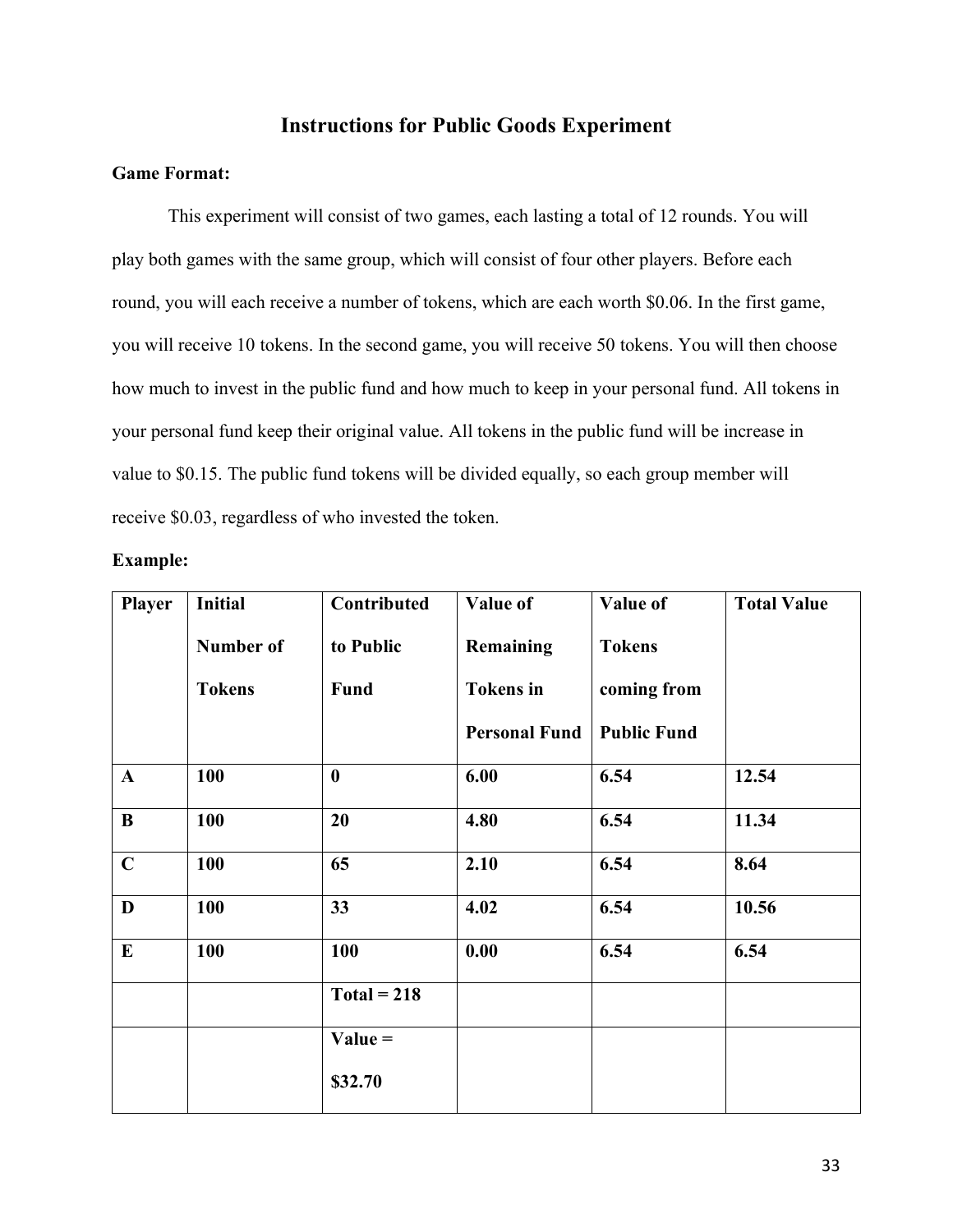#### **Group Dynamic:**

In each round, the number of tokens any individual player chooses to invest will remain anonymous. The only information the group will collectively receive will be the total amount invested in the public fund each round. After this information is disclosed, the next round will begin. You will not be able to move on to the next round until all players have indicated that they are ready to continue.

#### **Number of Tokens:**

You will receive 10 tokens in the first game and 50 tokens in the next game. For each game, you will receive the same number of tokens each round. All group members will have the same number of tokens in any given round.

Each round, you will restart with your assigned number of tokens. This will not be affected by how many tokens you invested in the previous round. This means that any decision you make will only impact one round of the game.

Tokens will all retain the value of \$0.06 throughout the entirety of the experiment.

#### **Game Operation:**

The game will be played online. The instructor will guide you through the website setup and usage. There will be additional instructions and questions on this website to ensure that how the game is played is understood by all group members before the game begins.

#### **Payment:**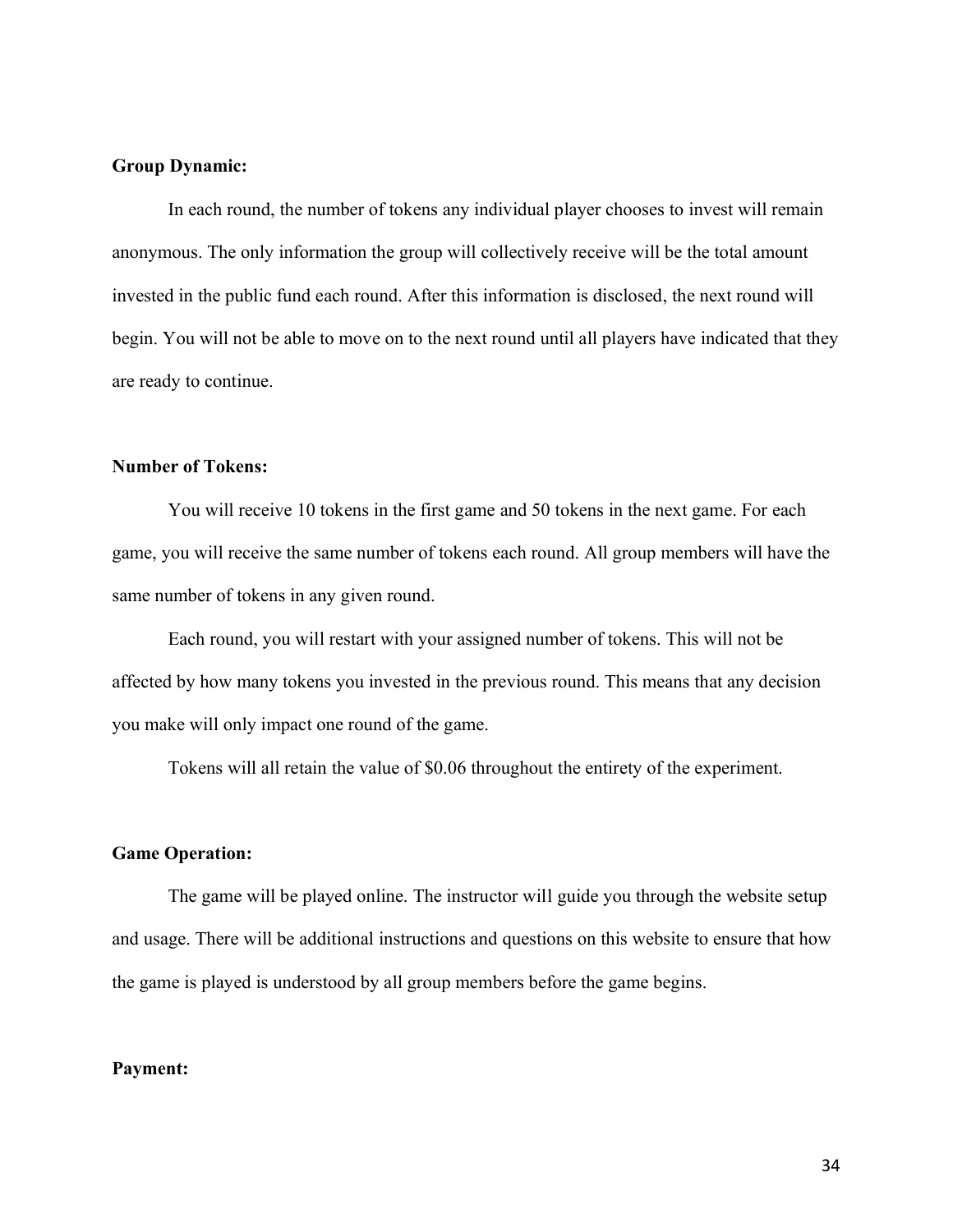You will be paid based on your choice in one round of each game. After all rounds have been played, one group member will roll a die twice, randomly selecting two numbers, indicating two of the rounds played. The first roll will determine which round will be paid from the first game. The second roll will determine the round from the second game to be paid.

You will then be paid according to how much you earned in those rounds between your personal fund and your share of the public fund. You will additionally earn \$5 just for completing the experiment.

#### **Quiz Questions:**

In order to verify that these instructions are clear, we ask that you fill in the missing values in this table.

| <b>Player</b> | <b>Initial</b> | Contributed   | Value of             | Value of           | <b>Total</b> |
|---------------|----------------|---------------|----------------------|--------------------|--------------|
|               | Number of      | to Public     | Remaining            | <b>Tokens</b>      | Value        |
|               | <b>Tokens</b>  | Fund          | <b>Tokens</b> in     | coming from        |              |
|               |                |               | <b>Personal Fund</b> | <b>Public Fund</b> |              |
| $\mathbf{A}$  | 80             | 10            | 4.20                 |                    |              |
| $\bf{B}$      | 80             | 20            |                      |                    |              |
| $\mathbf C$   | 80             | 40            | 2.40                 |                    |              |
| D             | 80             | 50            |                      |                    |              |
| $\bf{E}$      | 80             | 80            | 0.00                 |                    |              |
|               |                | $Total = 200$ |                      |                    |              |
|               |                | $Value =$     |                      |                    |              |
|               |                | \$30.00       |                      |                    |              |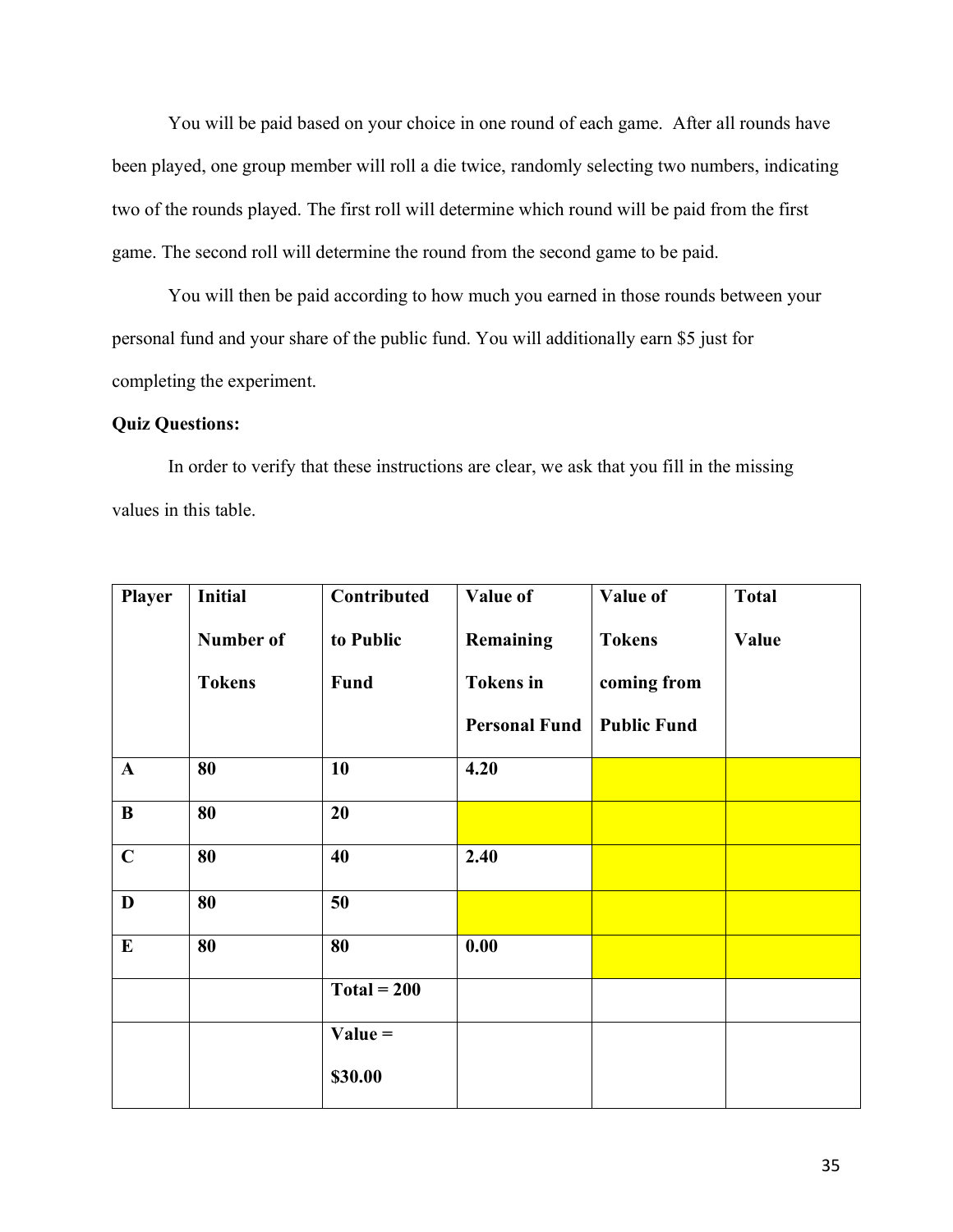#### Works Cited

- Anderson, L., Mellor, J., & Milyo, J. (2008). Inequality and public good provision: An experimental analysis. *The Journal of Socio-Economics*, *37*(3), 1010–28. [https://doi.org/10.1016/j.socec.2006.12.073.](https://doi.org/10.1016/j.socec.2006.12.073)
- Andreoni, J., & Payne, A. (2013). Charitable giving. *Handbook of Public Economics, 5*, 1-50. [https://doi.org/10.1016/B978-0-444-53759-1.00001-7.](https://doi.org/10.1016/B978-0-444-53759-1.00001-7)
- Buckley, E., & Croson, R. (2006). Income and wealth heterogeneity in the voluntary provision of linear public goods. *Journal of Public Economics, 90*(4-5), 935–55. [https://doi.org/10.1016/j.jpubeco.2005.06.002.](https://doi.org/10.1016/j.jpubeco.2005.06.002)
- Charness, G., Cobo-Reyes, R., & Jiménez, N. (2014). Efficiency, team building, and identity in a public-goods game. *Games and Economic Behavior, 87*, 322-338. [https://doi.org/10.1016/j.geb.2014.05.002.](https://doi.org/10.1016/j.geb.2014.05.002)
- Keser, C., Markstädter, A., Schmidt, M., & Schnitzler, C. (2013). Rich man and Lazarus Asymmetric endowments in public-goods experiments. St. Louis: Federal Reserve Bank of St Louis. Retrieved from [https://search-proquest-](https://search-proquest-com.ezproxy.uvm.edu/docview/1698190494?accountid=14679)

[com.ezproxy.uvm.edu/docview/1698190494?accountid=14679.](https://search-proquest-com.ezproxy.uvm.edu/docview/1698190494?accountid=14679)

- Larney, A., Rotella, A., & Barclay, P. (2019) Stake size effects in ultimatum game and dictator game offers: A meta-analysis. *Organizational Behavior and Human Decision Processes,* 151, 61–72. [https://doi.org/10.1016/j.obhdp.2019.01.002.](https://doi.org/10.1016/j.obhdp.2019.01.002)
- Ledyard, J. (1995). Public goods: A survey of experimental research. *The Handbook of Experimental Economics*, by John H. Kagel and Alvin E. Roth, Princeton University Press, 111–174.
- List, J. The market for charitable giving. (2011). *Journal of Economic Perspectives, 25*(2), 157–80. [https://doi.org/10.1257/jep.25.2.157.](https://doi.org/10.1257/jep.25.2.157)